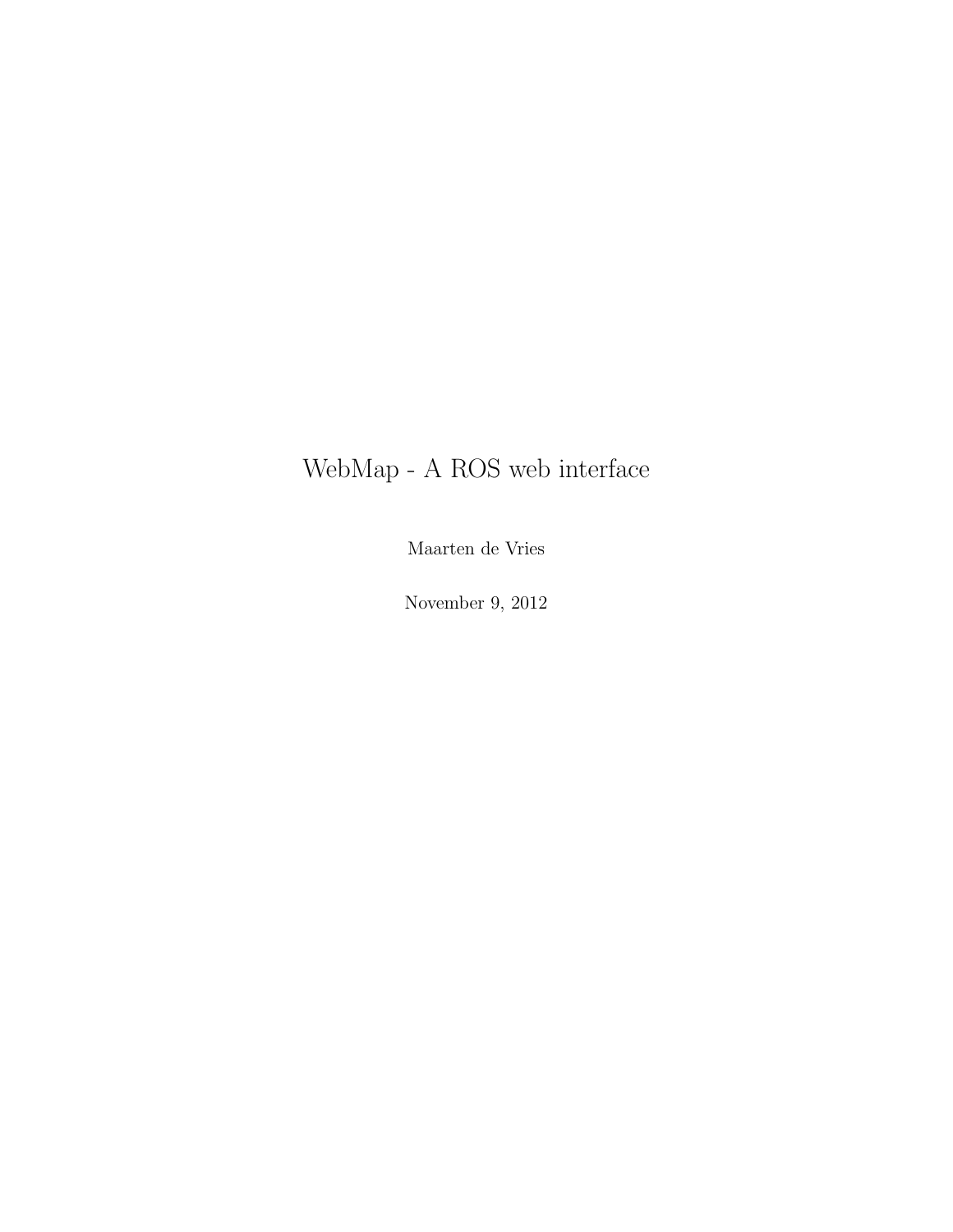# **Contents**

<span id="page-1-0"></span>

|              | Contents                                                                                                                                                                                                                                                          | 1                                                           |
|--------------|-------------------------------------------------------------------------------------------------------------------------------------------------------------------------------------------------------------------------------------------------------------------|-------------------------------------------------------------|
| Introduction |                                                                                                                                                                                                                                                                   | $\bf{2}$                                                    |
| $\mathbf 1$  | System overview<br>1.1<br>1.2                                                                                                                                                                                                                                     | $\overline{\mathbf{4}}$<br>$\overline{4}$<br>$\overline{5}$ |
| $\mathbf{2}$ | <b>Implementation details</b><br>2.1<br>2.2                                                                                                                                                                                                                       | 6<br>6<br>9                                                 |
| 3            | Using the library<br>3.1<br>Advanced tutorial experience is a series of the contract of the contract of the contract of the contract of the contract of the contract of the contract of the contract of the contract of the contract of the contract of th<br>3.2 | 11<br>11<br>14                                              |
| 4            | Modules<br>4.1<br>4.2<br>4.3<br>4.4                                                                                                                                                                                                                               | 19<br>19<br>20<br>21<br>22                                  |
| 5            | API reference<br>5.1<br>5.2<br>5.3<br>5.4<br>5.5<br>5.6                                                                                                                                                                                                           | 24<br>24<br>25<br>27<br>30<br>30<br>31                      |
|              | A Background knowledge                                                                                                                                                                                                                                            | 32<br>32<br>32                                              |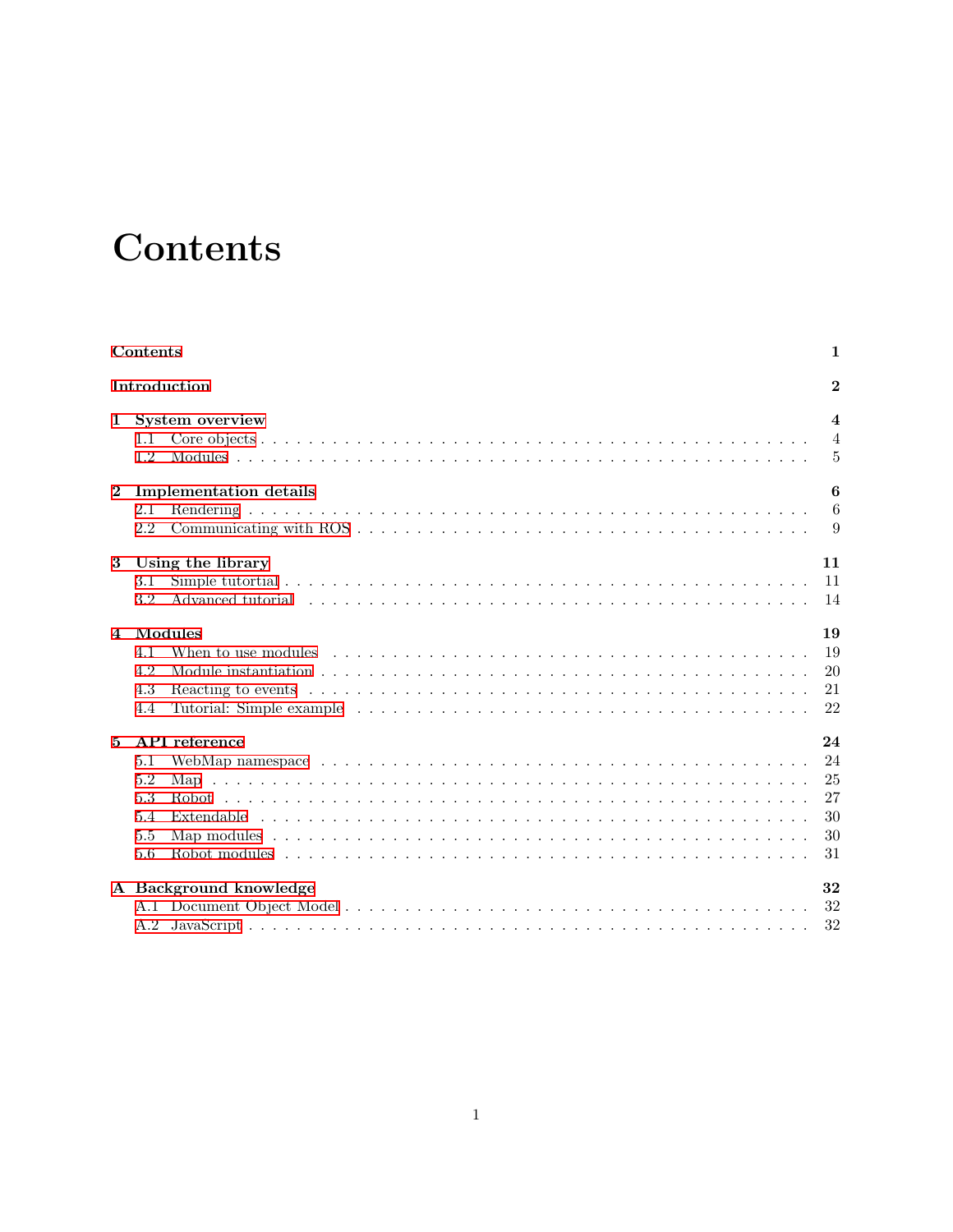# **Introduction**

<span id="page-2-0"></span>The goal of the WebMap project was to create a reusable web-interface for safe teleoperation of robots using the Robot Operating System (ROS). The interface consists of a 2D map that represents a top down view of the world, capable of showing multiple robots and their sensor readings. The map is rendered by adding Scalable Vector Graphics (SVG) elements to the web page. The interface also remembers a selected robot, which can be used to display additional information or even control the selected robot. See [Figure 1](#page-3-0) for a screenshot of the interface with two robots, both equipped with a laserscanner.

Since robots can vary wildly in their capabilities and sensors it is unfeasible to implement them all in the interface. Instead, the map and robots can be extended using a module system, and the robot objects can be used outside the context of a map. This allows users to visualize their robot exactly how they want, and even add extra widgets to the interface that use the same robot objects.

This report starts by giving a general overview of the components in the library in [chapter 1](#page-4-0). Next, [chapter 2](#page-6-0) explains some implementation decisions that have to do with rendering the interface and communicating with ROS in more detail. Two tutorials are included to explain how the library should be used in [chapter 3,](#page-11-0) and [chapter 4](#page-19-0) explains the module system in more detail. Finally, [chapter 5](#page-24-0) contains a complete API reference.

Some background knowledge regarding the Document Object Model (DOM) and JavaScript is required to read the report, so [Appendix A](#page-32-0) contains a short explanation of both.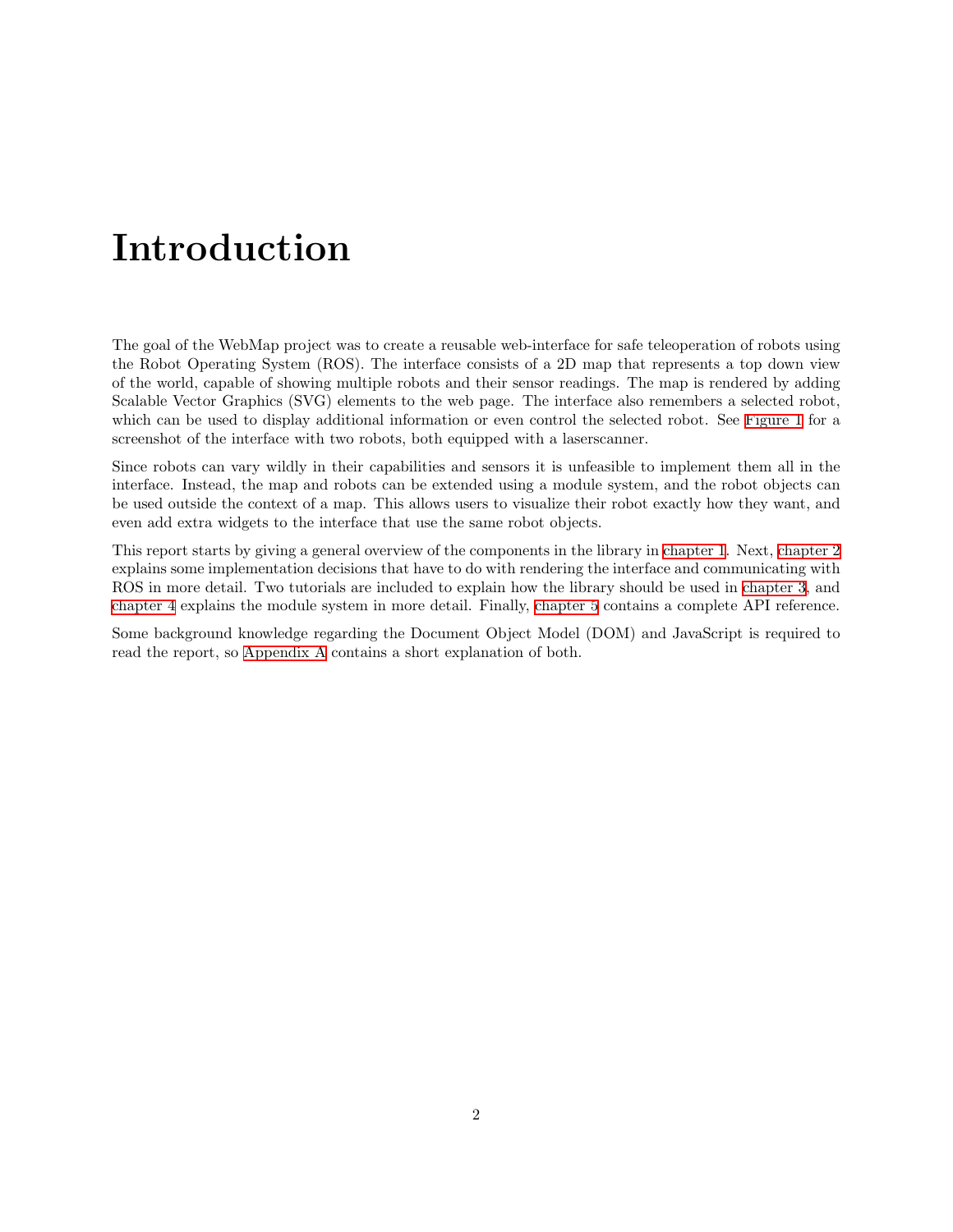<span id="page-3-0"></span>

Figure 1: Screenshot of the WebMap interface.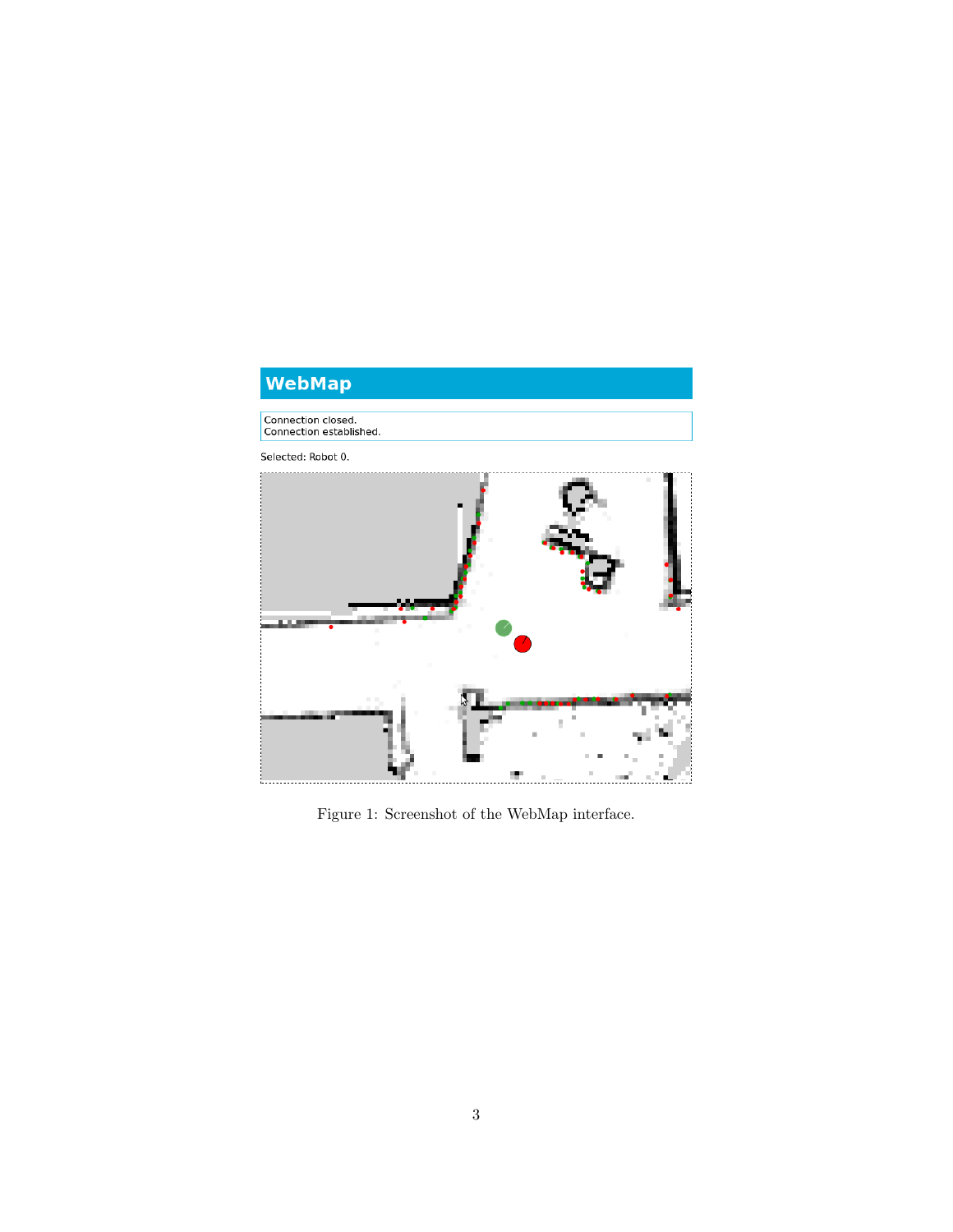## <span id="page-4-0"></span>**Chapter 1**

## **System overview**

This chapter gives a brief overview of the components in the library and the relationships between them.

## <span id="page-4-1"></span>**1.1 Core objects**

The heart of the interface is the Map object. The Map object is responsible for creating and maintaining the root SVG element used to render the map and robots. It also provides several methods to alter the view by translating, rotating or zooming. There are no default key bindings or mouse actions to manipulate the view, but a module is included that provides these.

Once a Map object exists, the user can create Robot objects and add them to the map for rendering. A Robot object maintains an SVG representation of itself within an SVG group element, which a Map object can use to render the robot. To retrieve data from the ROS system, the Robot objects use ros.Bridge objects from the rosbridge library. A Robot object can use multiple Bridge objects to retrieve information from different ROS systems. Robot objects also provide an interface for controlling the robot. One method allows the user to send twist messages to the robot, while another can send goals to a navigation server.

The functionality of both Map and Robot objects can be changed or extended by adding modules to the respective objects. Both the Map objects and the Robot objects inherit this functionality from the Extendable object. The Extendable object has methods to add or remove a module, and to notify all registered modules of an event.

The relationship between the object types is depicted in class diagram in [Figure 1.1](#page-5-1). While JavaScript is not a class based language, it is possible to use JavaScript prototypes to emulate classical inheritance. For clarity, the methods and properties of the objects have been left out, but they can be found in the API reference in [chapter 5](#page-24-0).

Note that the diagram shows that both Map and Robot are Extendable objects. Strictly speaking, that means that a Map can hold a robot module and vice versa. This would be undesirable (and much more difficult) in a strongly typed language, and would have to be solved using something like C++ templates or Java generics. However, JavaScript is a weakly typed language and doesn't offer type safety in any case, so is no point in creating a more complex hierarchy with separate object types for robot or map modules.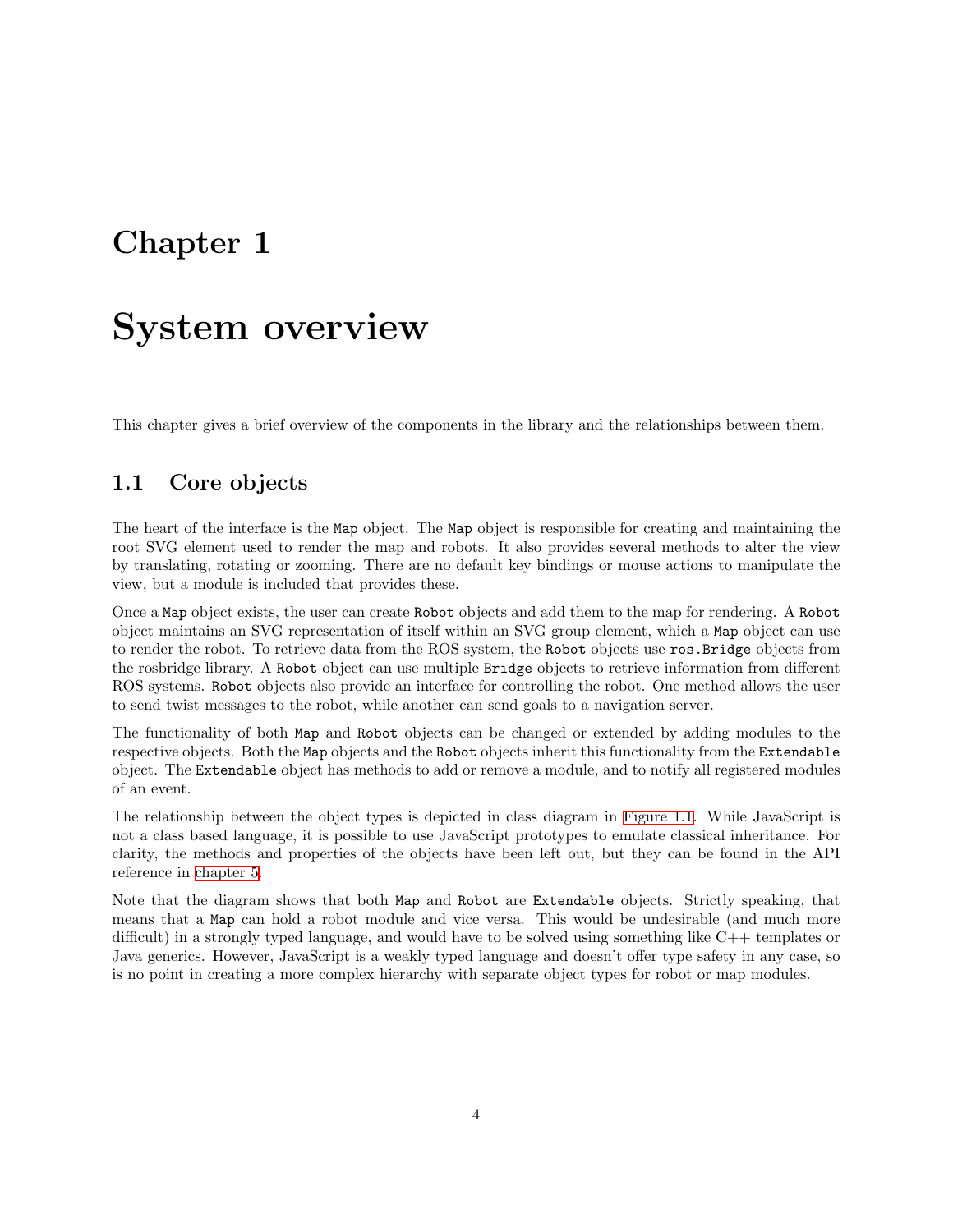<span id="page-5-1"></span>

Figure 1.1: Class diagram of the system

## <span id="page-5-0"></span>**1.2 Modules**

The library includes three map modules and one robot module. One map module adds mouse controls to change the view of the map, one displays the name of the selected robot and one uses the keyboard to control the selected robot. The included robot module can read and visualizes a laser scanner on the robot.

**MouseViewControl** The MouseViewControl map module enables the user to drag and drop the map in order to translate the view. The scroll wheel is used to zoom the map, or to rotate the map when the shift key is pressed. Additionally, the module captures mouse click events after a drag and drop to prevent other actions from triggering on the click. Otherwise, the end of a drag and drop is also seen as a mouse click and would deselect the currently selected robot, or trigger actions from other modules. The other mouse events, including the mouse up event, will continue to fire normally.

**ShowSelected** The ShowSelected map module shows the name of the currently selected robot inside a HTML element. The entire contents of the element will be replaced by the robot name. The recommended usage is to use a span element with a label or other text outside of the span element, to explain to the user what the information in the span actually means. This module can be used as a template for displaying more detailed information about a robot, or even camera feeds from a robot.

**Teleop** The Teleop map module listens to the W, A, S and D keys and translates them into twist messages. The W and S keys will move the robot respectively forward and backward while the A and D key will rotate the robot counter clockwise and clockwise respectively. It is best suited for differential drives, although it can be used as template for controlling omnidirectional robots. Note however that the module listens to key down and key up events. If, for some reason, the module misses the key up event it will continue to send twist messages to the robot. This could lead to dangerous situations.

**LaserScanner** The LaserScanner robot module can visualize the readings of a laser scanner, and subscribes to a ROS topic to keep the visualization up to date. The module can only read messages of the type sensor msgs/LaserScan. The visual representation consists of a small dot at the location of a valid reading. The dots can by styled by CSS using the following selector: ".laserscan > .dot".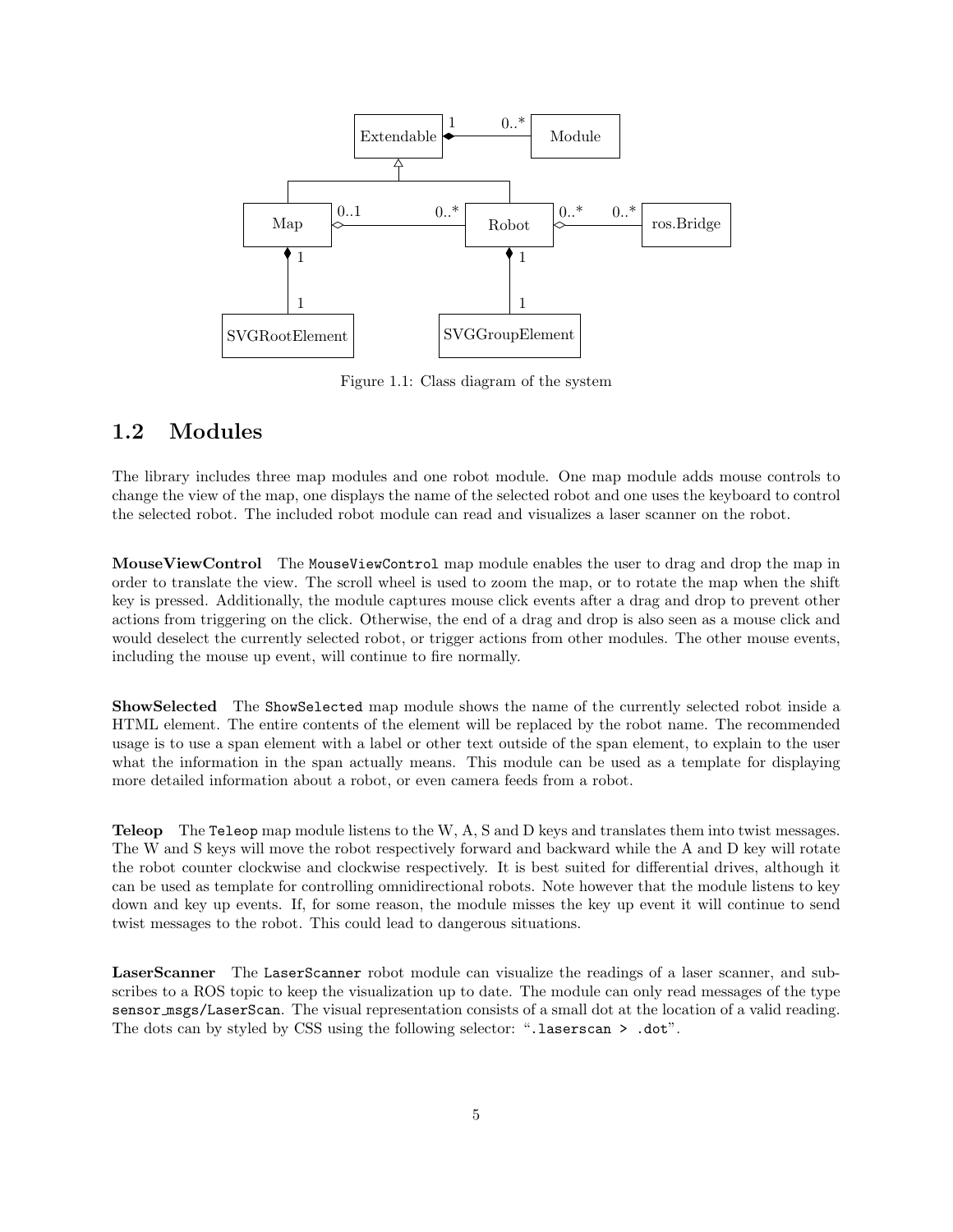## <span id="page-6-0"></span>**Chapter 2**

# **Implementation details**

This chapter describes which implementation decisions have been made, and why. The first section explains why SVG was chosen as the rendering technique and how is is being used, while the second section describes how the interface communicates with ROS.

## <span id="page-6-1"></span>**2.1 Rendering**

One of the first problems to solve is how to render dynamic graphical content in a web browser. This section compares the most popular techniques with each other and explains why SVG was chosen. Additionally, it will explain how the library uses SVG to actually render a map with robots on it.

## **2.1.1 Rendering technology**

A few years ago, the only cross platform technique for rendering rich dynamic graphics on the web was Flash. At this time though, we got two more options we can use: the HTML5 canvas and SVG. Both technologies have clear advantages over Flash. Firstly, they are supported natively by most browsers whereas Flash requires external software, which is often not available on small devices such as mobile phones. Secondly, both the canvas and SVG can be used from JavaScript, which in contrast to Flash doesn't need to be compiled.

That leaves the questions which of these two technologies to use. The canvas can be used to perform arbitrary draw operations on a bitmap and allows direct pixel access, while SVG enables us to build vector graphics by adding SVG elements to the DOM tree.

**Pixel access** An advantage of the HTML5 canvas is that is allows direct pixel access, which can be used to apply effects and filters to an image. SVG only has limited support for some pre-defined types of filters. This makes the canvas better suited for some applications, but in the case of this library there is no need for direct pixel access.

**Coordinate systems** Both the HTML5 canvas and SVG allow us to set up multiple coordinate systems by specifying transformation matrices. This means that we can work in screen coordinates, world coordinates and model coordinates. Screen coordinates can be used to add an overlay over the map to display useful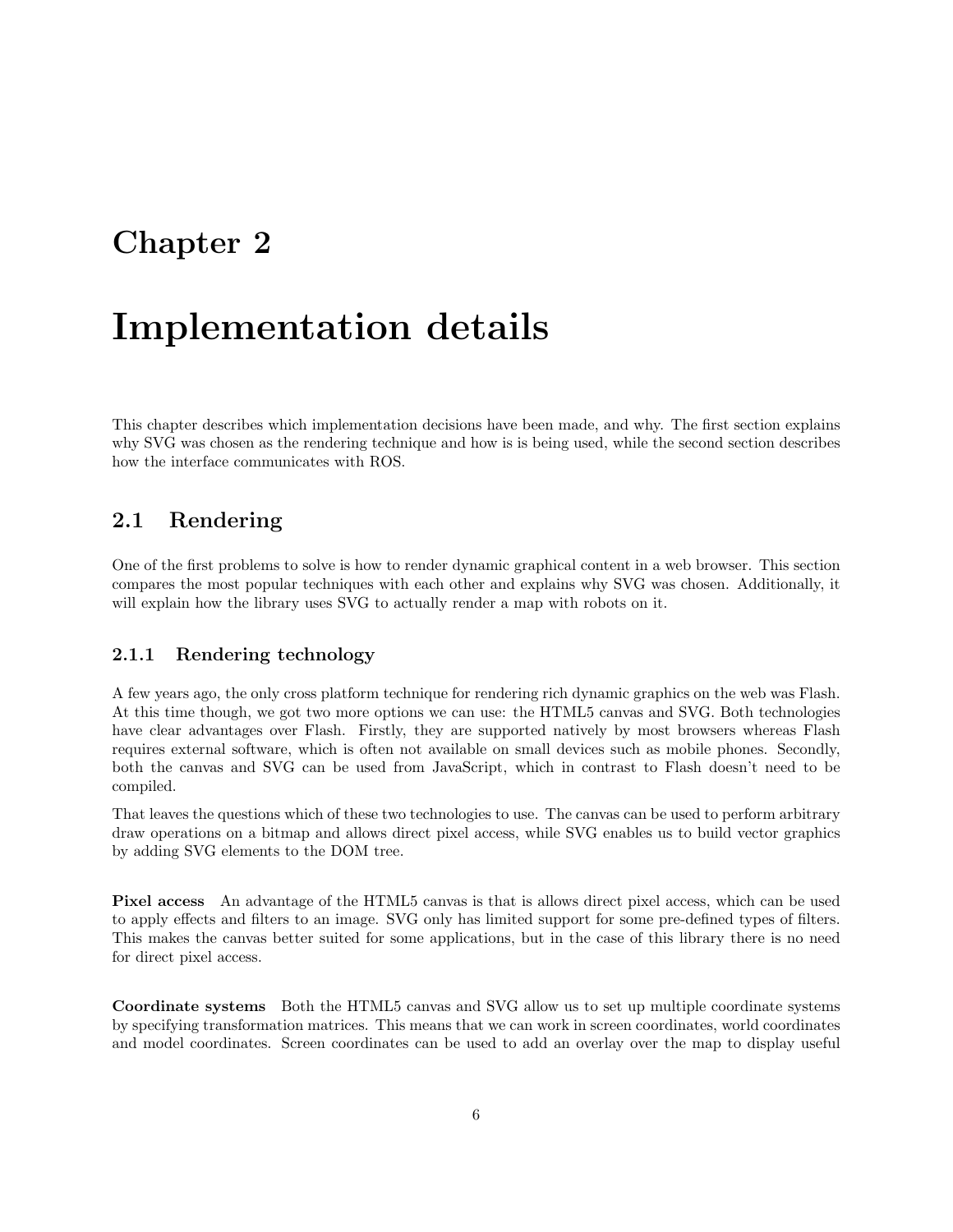information, world coordinates are useful for placing robots or other world objects, and finally every robot can have its own coordinate system for placing objects attached to the robot.

**Event handlers** One clear advantage of SVG is that the added elements can receive events such as mouse clicks. A canvas can also capture mouse clicks, but all draw operations have been flattened into a single bitmap. That means that the only information available is the X and Y coordinates of the click. It is still necessary to deduce which robot (or other object) has been clicked. Depending on the shape of the robots that is not necessarily an easy task. With SVG, the browser does most of the works already and tells us which SVG element has been clicked.

**Redrawing** Another advantage of SVG is that you can alter the rendering by simply modifying attributes of the SVG elements. Again, the browser does the rest of the work. With a canvas, the only way to update the drawing is by redrawing the rendering or a portion of it from scratch. The canvas can draw anything that SVG can draw, but doing so is less work with SVG.

**Styling** A final advantage of SVG is that it can by styled by CSS. All draw operations on the canvas have been flattened into a single bitmap so there is no way to apply CSS rules, but the SVG elements remain part of the DOM tree. The effect is that you can style robots differently without using a different model for the robot, and without knowing the desired colors up front in the rendering code. It is even possible to use the CSS selector 'nth-child' to style robots differently based solely on the order in which they were added.

Taking into account all advantages above, SVG is the technology best suited for creating interactive graphical web-interfaces.

## **2.1.2 SVG structure**

With SVG as the clear winner, the next question is how to use SVG to actually render the map.

The first step is to set up the coordinate systems. With SVG, this is done by creating a group  $(g)$  element with a transformation matrix. Screen coordinates are already available, so we need to create a world group that transforms world coordinates to screen coordinates. One thing to note is that computer graphics (including SVG) generally use a left-handed coordinate system, while ROS systems generally use a righthanded coordinate system. To compensate, the world transformation matrix starts by flipping the Y axis before scaling, rotating and translating the world. The user can change the scaling, rotation and translation at any time to get a different view of the world.

Next, every robot also gets its own group with a translation and rotation to reflect the pose of the robot. Anything attached to the robot can be added in this group and will automatically move along with the robot.

## **2.1.3 Rendering robots**

Rendering robots sounds simple enough: the proper SVG elements need to be added to the map and updated whenever a robot moves. It must also be done in an efficient manner. Each map is represented by a Map object, while each robot is represented by a Robot object. The map is responsible for maintaining the root SVG element, while the robot is responsible for generating SVG to draw itself. Furthermore, the robot should also be usable outside the context of the map, to use it with different kinds of widgets.

That presents us with a small problem. If we consider the map to be "just another widget", nothing prevents the user from creating two maps and adding the same robot to both maps. So theoretically, multiple maps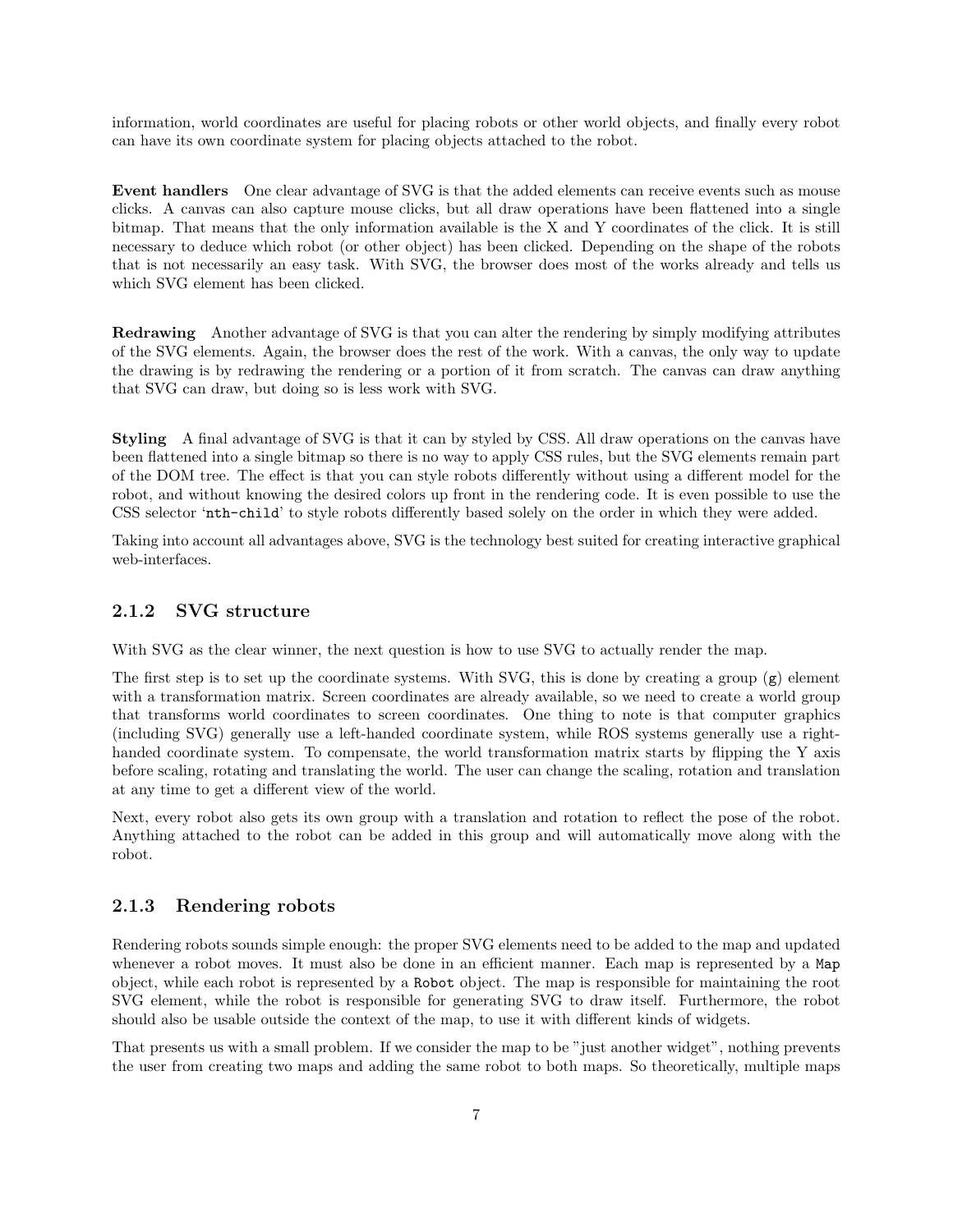should be able to draw the same robot. However, a single DOM node can only be part of the DOM tree once, and in only one document. That makes it impossible to simply add the same SVG elements to multiple maps. To work around these issues three solutions were considered.

The first option was to create a new Rendering object to represent the link between a robot and a map. This object would maintain a complete SVG representation of the robot. This scheme is depicted in [Figure 2.1](#page-8-0). Every robot module that adds SVG content to the robot has to be aware of this, because they need to add their SVG content to every rendering of the robot. That also means the robot needs to keep a list of all these rendering objects in case a module has to update its SVG content (due to a new sensor reading, for example). All in all, it is a rather cumbersome method that adds a lot of administrative work.



Figure 2.1: Extra Rendering object.

<span id="page-8-0"></span>This can be imporved upon with a different scheme. To sidestep the administrative work of creating, remembering and updating multiple renderings, we can have each robot maintain exactly one SVG representation of itself. Modules can change this representation and don't have to worry about updating more than one rendering. To make sure that multiple maps can still render the same robot, every map must clone the entire SVG content instead of inserting it in the DOM directly. See [Figure 2.1](#page-8-0) for a diagram of this scheme. It keeps the system simple and it provides the desired many-to-many relationship, but it is not perfect. Every time a robot or module changes the SVG representation, a map has to delete and clone the SVG content again. As you might imagine, this is not a very efficient method since it involves cloning many DOM nodes, potentially many times per second.



Figure 2.2: Cloning the SVG.

If we recognize that there is actually no sensible use case where multiple maps are displaying the same robot, we can simply ignore the problem altogether and have every robot maintain a single SVG representation. A map does directly insert the SVG content in the DOM tree. To prevent a robot being added to two maps, when a robot is added to a second map it is first removed from the previous map. See [Figure 2.3](#page-8-1) for a depiction of this scheme. This technique also keeps the system simple, but it doesn't provide the many-to-many relationship anymore. Instead, if a user desperately wants to have multiple maps with the same robot, the user can simply create two robot objects that represent the same physical robot. This has the added benefit that the user can choose to use different modules for the same robot on different maps, or even different models or colors.



Figure 2.3: Single map per robot.

<span id="page-8-1"></span>To prevent the library from becoming overly complex while still keeping good performance, the last method is the one used in the library.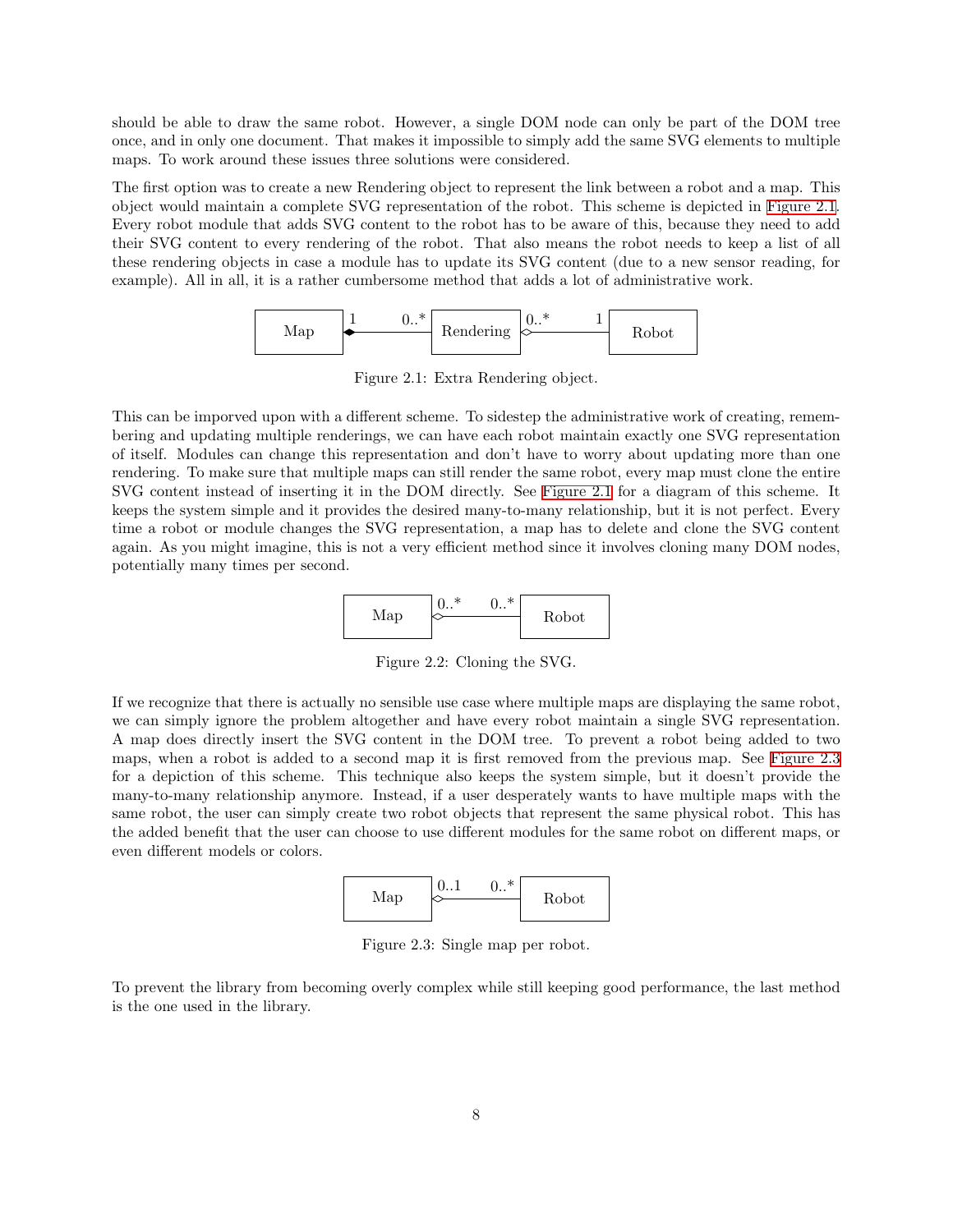## <span id="page-9-0"></span>**2.2 Communicating with ROS**

The communication with the ROS system is done using rosbridge  $v2<sup>1</sup>$  $v2<sup>1</sup>$  $v2<sup>1</sup>$ . As the name implies it acts as a bridge between a ROS system and non-ROS clients. The rosbridge protocol can use either TCP or WebSockets as transport protocol. A simple JavaScript client for WebSockets capable browsers exists which is ideal for most web-interfaces.

The rosbridge server has to be running on the robot. It is available in the rosbridge server package in the rosbridge\_suite stack.<sup>[2](#page-9-2)</sup>.

### **2.2.1 Connection management**

A first thing to note is that a rich web interface might consist of more than just a 2D map, and that it is likely that other widgets or libraries will also have to communicate with ROS. To save resources, anything that can use the same rosbridge connection should do so. That way, if two widgets want to listen to the same topic, the message will only be sent to the browser once. Additionally, it keeps the number of open connections to the same server low. Browsers are allowed and even encouraged to impose a limit on the amount of connections to the same server, so sharing connections can be crucial. As effect, robots and maps should not open new connections whenever they need one. Instead they need to be given an existing open connection to re-use.

It might be tempting to create a single connection, give it to a Map object and never worry about connections again by having all robots and modules use that connection. However, that limits a map to displaying information from a single ROS system, and it is quite likely that multiple robots will all run their own ROS system. After all, if a robot can't reach the ROS master, all communication will grind to a halt and the robot will (hopefully) stop doing anything. So to ensure that the important nodes of a robot can always communicate – regardless of wireless reception – each robot needs to run its own ROS system.

That also means that each Robot object should have its own ROS connection. The robot objects in WebMap go even further than that and can use a different connections for different topics. That allows robots to use information from more than one ROS system, which could be useful when there is one system acting as global information server. To enable the use of multiple ROS systems, robots don't store one connection to use for publishing and subscribing. Instead they store a combination of a connection and a topic name for every topic they intend to use. These topics can be set using methods like robot.setOdometryTopic(connection, "robot0/odom");. When a map or robot module needs to use a topic, it should simply ask for the connection and topic name in its constructor. The same technique can be used for services, although none are used by the library yet.

## **2.2.2 Multiple subscriptions**

Unfortunately, the rosbridge JavaScript library is a bit less convenient to use compared to the  $C++$  library when it comes to subscribing to the same topic multiple times. With the  $C++$  library each subscription is represented by a different object, and only when every subscription object has gone out of scope is the subscription actually terminated. The JavaScript API does support subscribing to the same topic multiple times, but unless you take extra precautions, the only way to unsubscribe from a topic removes all subscriptions to the topic.

This is generally not what you want, so to work around this rosbridge allows you to specify an identifier with every subscribe, unscubscribe, advertise or unadvertise action. When you unsubscribe with a specific

<span id="page-9-1"></span> $1$ <http://www.rosbridge.org>

<span id="page-9-2"></span> $2$ On Ubuntu, the stack can be installed by running sudo apt-get install ros-fuerte-rosbridge-suite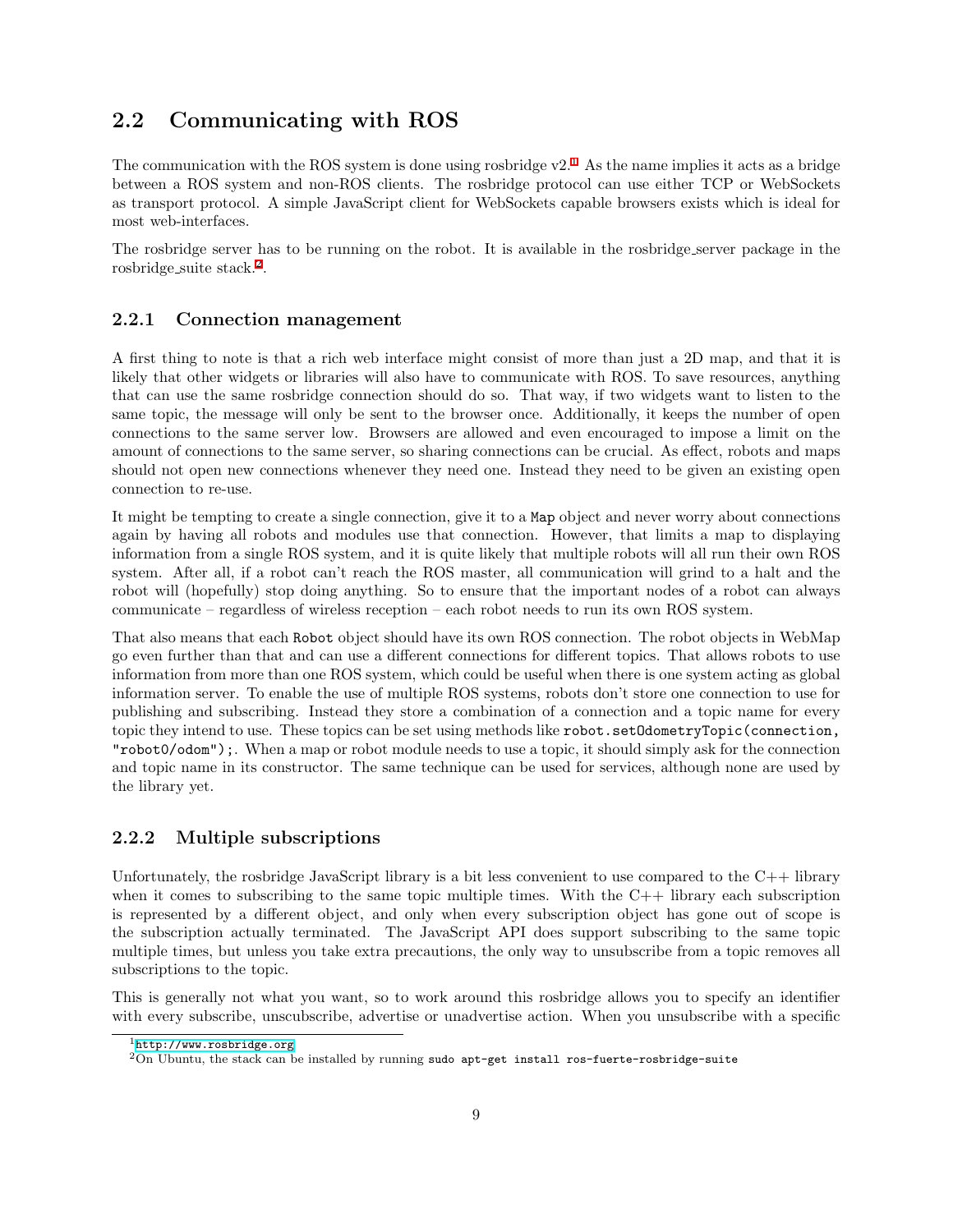ID, only subscriptions that were made using the same ID will be removed. The same applies to advertising and unadertising topics.

In order to allow multiple robot objects or multiple modules to use the same topics, we must give every object a locally unique ID that it passes along to the rosbridge library. The ID has to be unique in context of the rosbridge connection, but it is actually easier to generate IDs that are unique within the HTML document. Those are also guaranteed to be unique for every rosbridge connection used in the document. The ID's are generated using a global counter that increments every time an ID is created. The number is prepended with the string "WebMap-" to avoid conflicts with other widgets or libraries that use the same connection.

### **2.2.3 Video steams**

All rosbridge messages are serialized as JSON (JavaScript Object Notation), which makes them really easy to parse from JavaScript. JSON is also widely supported natively in many scripting languages or trough third party libraries in practically every programming language, which makes it a good choice for portable applications.

However, JSON doesn't natively support binary data. Such data needs to be encoded first using either Javascripts string escape sequences, or encoding schemes such as base64. The first option would inscrease the avarage data size by 105%, while base64 increases the average size by 33%.

Generally, the only binary data generated by ROS systems are images or video streams. If an image only needs to be downloaded once, there is no problem. It may take a few seconds, but that is acceptable for initialization of the interface.

Video streams are a different matter. The video streams are a lot of images sent in sequence. With a reasonably low resolution of 640 by 480 pixels, a 24 bit color depth at a rate of only 10 frames per second without any compression, that adds up to 9.216 MB/s of binary data. Using the the image\_transport package<sup>[3](#page-10-0)</sup> to compress the images can yield an average compressions rate of 0.1 by using JPEG compression.<sup>[4](#page-10-1)</sup> The end result is still a data stream of 921*.*6 KB/s. After applying base64 encoding that becomes an average of about 1*.*226 MB/s, and that doesn't include the rosbridge and WebSocket message framing yet. At higher framerates or resolutions, the resulting datastream is unacceptably large.

A better option is to use a different method for video streaming, such as the mjpeg\_server package<sup>[5](#page-10-2)</sup>. It still uses JPEG compression on individual images, but it doesn't required base64 encoding or the WebSocket and rosbridge message framing. So instead of requiring the 1*.*225 MB/s as described above, it only needs 921*.*6 KB/s. That is an improvement, but still a significant bandwidth requirement, especially when there are multiple clients viewing the video stream at the same time.

To truly solve the problem additional measures are needed to relieve the bandwith stress on the robot. One method would be to set up a single compressed video stream to a remote server, and have that server stream the video to all viewers. That moves the bandwidth requirement from the robot to the remote server, which can use a high capacity wired connection, while nearly all robots will have a wireless connection. Using a proper video encoding such as MPEG or Theora can further reduce the required bandwidth drastically, although at the cost of CPU time and increased memory usage.

When a video stream is expected to be viewed by multiple clients at the same time, a dedicated proxy server is recommended. When the stream is expected to be viewed by only a single client at a time, the mjpeg server package is a much simpler solution while providing adequate performance.

<span id="page-10-0"></span> $3$ [http://www.ros.org/wiki/image\\_transport](http://www.ros.org/wiki/image_transport)

<span id="page-10-1"></span> $4$ Theora compression would give a better compression rate, but it is not an option because it can't be decoded from JavaScript.

<span id="page-10-2"></span><sup>5</sup>[http://www.ros.org/wiki/mjpeg\\_server](http://www.ros.org/wiki/mjpeg_server)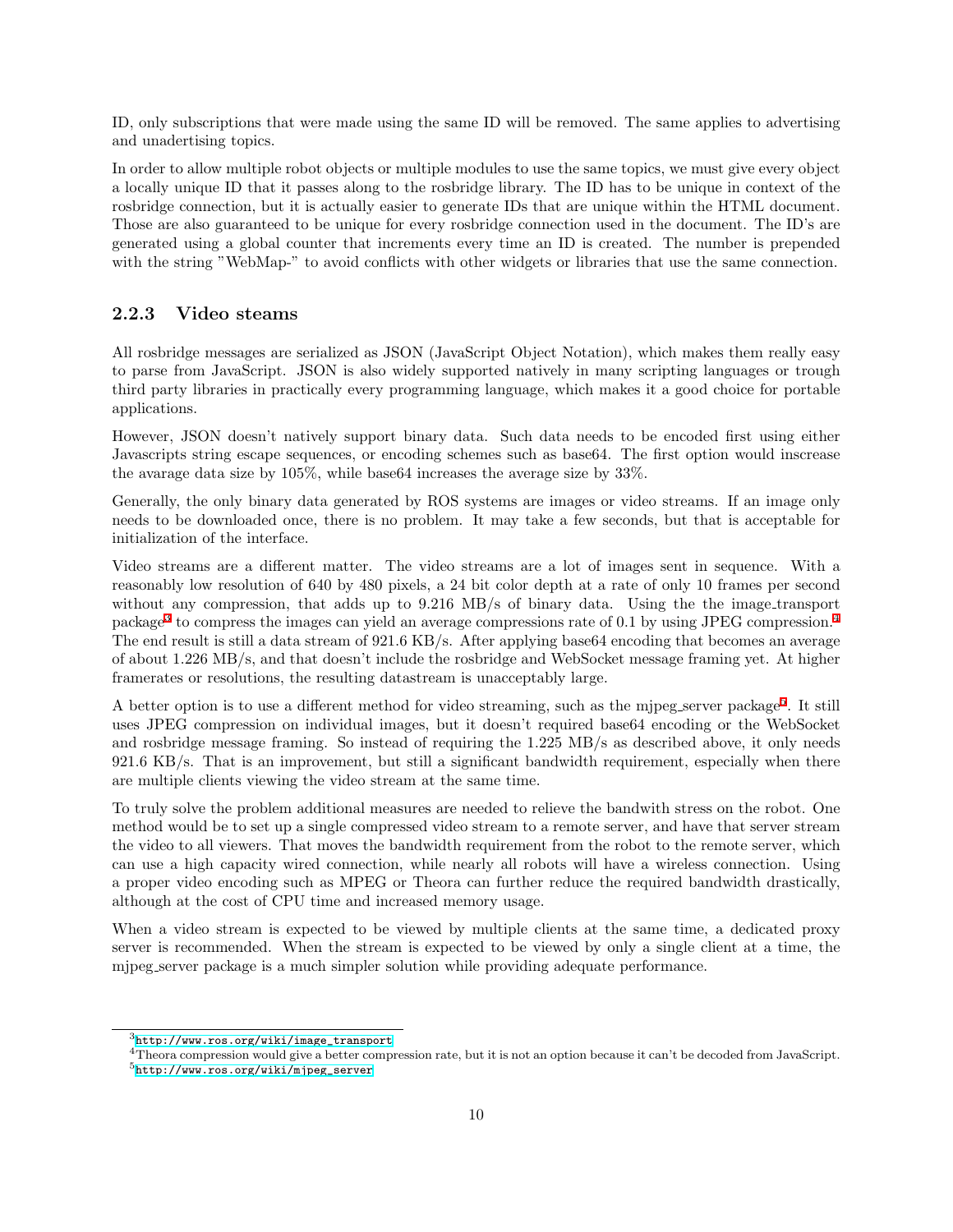## <span id="page-11-0"></span>**Chapter 3**

# **Using the library**

To use the WebMap library we need at least two thing: an (X)HTML document to add the map to and a script to do so. This chapter describes how to write both as simple as possible, and then shows a slightly more complex but also more convenient way to create robots.

## <span id="page-11-1"></span>**3.1 Simple tutortial**

In the simplest case an application consists of one (X)HTML document with one custom script. This tutorial will keep things as simple as possible, although some techniques used here may be a inconvenient for larger systems with many robots. See the next tutorial for techniques better suited for such systems.

## **3.1.1 Running the rosbridge server**

Before anything will work, the rosbridge server has to be running on the robot. If it is properly installed, it can be run with the following command: rosrun rosbridge server rosbridge.py. On Ubuntu, the package can be installed by running sudo apt-get install ros-fuerte-rosbridge-suite.

## **3.1.2 HTML document**

The first thing to do in any case is to create a simple (X)HTML document with a container for the map. It needs to include the proper scripts in the correct order. The interface uses the 'ros.js' file from the rosbridge suite, so that is included first. Secondly, the 'webmap/map.js' and 'webmap/robot.js' rely on the file 'webmap/base.js', and the 'webmap/modules.js' file relies on both 'webmap/map.js' and 'webmap/robot.js'. As last, we add a script named 'application.js' that creates the ROS connections, map and robots we want to add. The finishing touch for the head section is an included CSS stylesheet to style the document, and more importantly the map and robots.

The next thing to add is a container element for the map. A simple document that contains all required elements is included below.

```
<!DOCTYPE html>
<html xmlns="http :// www.w3.org /1999/ xhtml">
<head>
  <meta http−e qui v="Content -Type" content="application/xhtml+xml;charset=utf -8" />
```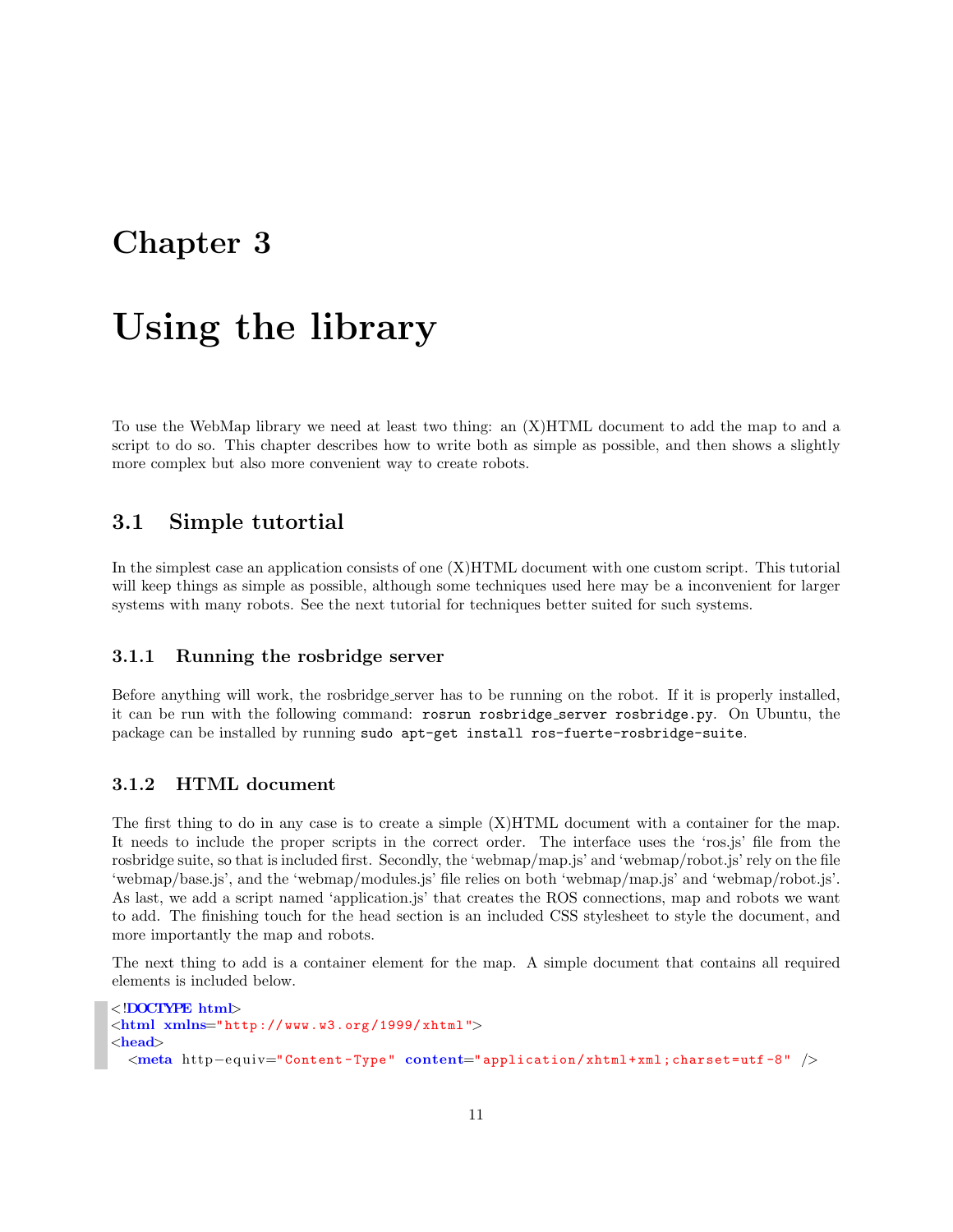```
<t i t l e>WebMap</ t i t l e>
  \langlescript type="text/javascript" src = "js/ros.js" \times / script<s cr ipt type="text/javascript" src="js/webmap/base.js"></ s cr ipt>
  <s cr ipt type="text/javascript" src="js/webmap/map.js"></ s cr ipt>
  <s cr ipt type="text/javascript" src="js/webmap/robot.js"></ s cr ipt>
  <s cr ipt type="text/javascript" src="js/webmap/modules.js"></ s cr ipt>
  <s cr ipt type="text/javascript" src="js/application.js"></ s cr ipt>
  <l ink r e l="stylesheet" type="text/css" href="webmap.css" />
</head>
<body>
  <h1>WebMap</h1>
  <div id=" webmap_container "></div>
</body>
</html>
```
## **3.1.3 Application script**

The next and final step is to write 'application.js'. Since we need the container element, we must wait until the DOM is done loading. We can achieve this by putting initialization code in a function and register the function as an event handler for the "DOMContentLoaded" event as demonstrated in the snippet below.

```
function init () {
  // Initialize things here.
}
document.addEventListener ("DOMContentLoaded", init, false);
```
The initialization code must create the ROS connection(s), a map, and any robot we want to display. So lets start with the map:

```
function init() {
  // Get the container element.
  var container = document.getElementById ("webmap_container");
 // Create a map of 700 pixels wide and 500 pixels high.
 var map = new webmap. Map(container, 700, 500);
  // Add a module to remotely control selected robots with the keyboard.
  // The parameters are linear velocity and angular velocity.
 map.addModule ("Teleop", 1, 1.5);
 // Add more modules here.
 // Add the background image.
 map . addImage ( "background.png" , −29.35 , −27, 5 8. 7 , 5 4 . 0 ) ;
 // Set up a nice initial view that centers the background as large as possible.
 map. scale (500 / 58.7, map. canvas_width * 0.5, map. canvas_height * 0.5);
  // More initialization code ...
}
```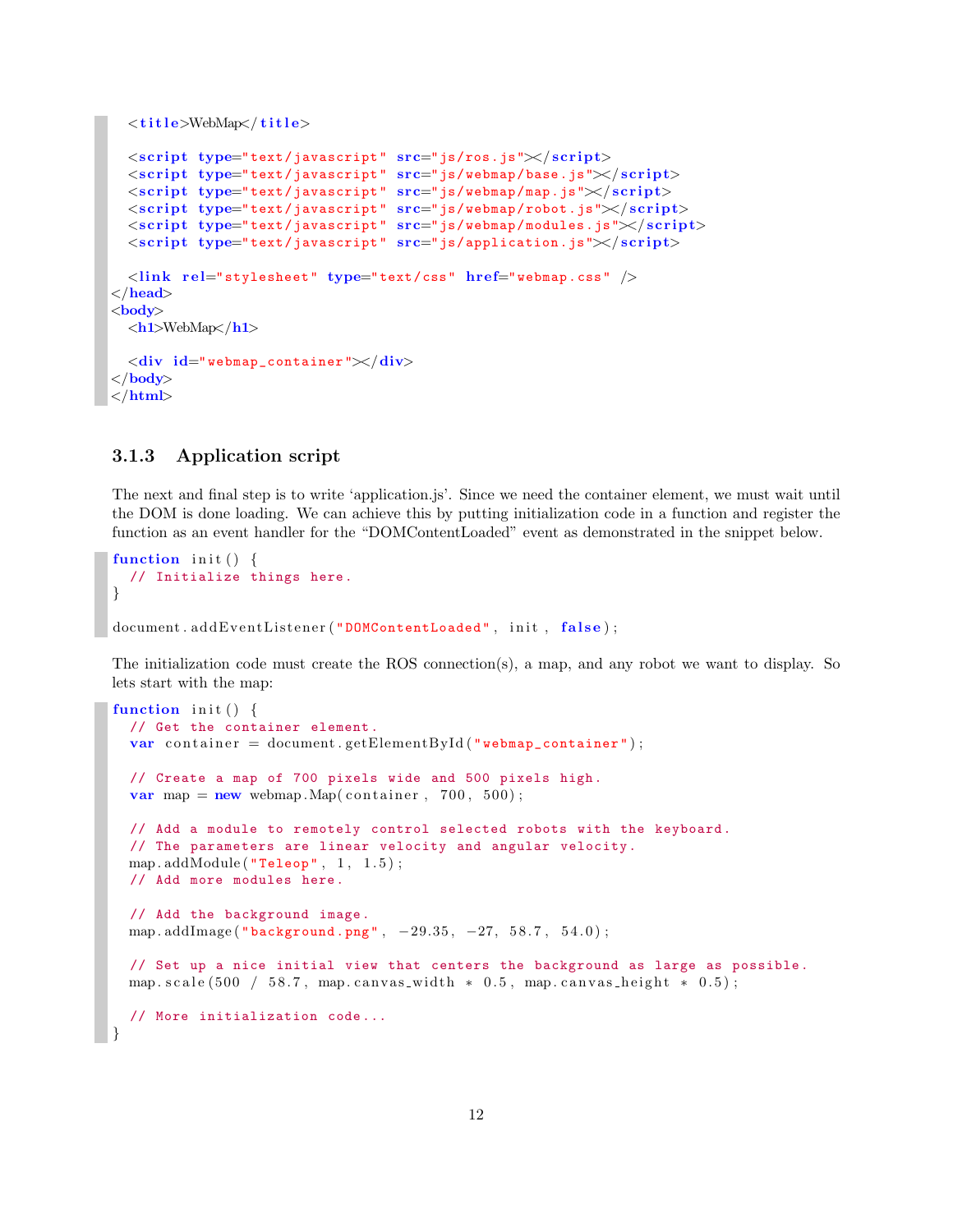The next step is to create the required ROS connections and robots. Note that attempting to use a rosbridge connection before it is ready will cause a runtime error. That's why we create the rosbridge connection first, and use its onOpen handler to create the robots. It is also possible to create the robot first and specify the topics to use once the connection is ready, but that would mean splitting the robot initialization code over multiple locations.

```
function init () {
  // Map initialization code ...
  // Create the rosbridge connection.
  var connection = new ros. Bridge ("ws://localhost:9090");
  connection. onClose = function (e)// Log the message somehow , if you like.
  } ;
  connection. onError = function (e) {
    // Log the message somehow , if you like.
  } ;
  connection.onOpen = function (e) {
    // Log the message somehow , if you like.
    // Create a SVG circle to represent the robot.
    var circle = document.createElementNS (webmap.svgns, "circle");
     circle . setAttribute (<code>"cx"</code>, 0);circle.setAttribute(\n\begin{bmatrix}\n\cdot & \cdot & \cdot & \cdot & \cdot \\
\cdot & \cdot & \cdot & \cdot & \cdot \\
\cdot & \cdot & \cdot & \cdot & \cdot\n\end{bmatrix};
     circle . setAttribute("r", 0.2);circle . setAttribute("draw", "black");circle . setAttribute("fill", "red");// Create the robot.
    // This doesn 't actually use the rosbridge connection yet.
    var robot = new webmap. Robot ("Bob", circle);
    // Set the odometry topic.
    // The rosbridge connection has to be open, or this will cause an error.
    robot.setOdometryTopic(connection, "/odom");
    robot.setTwistTopic(connection, "/cmd\_vel");// Add a laser scanner to the robot.
    // The rosbridge connection has to be open , or this will cause an error.
    robot.addModule ("LaserScanner", connection, "/base_scan");
    // Add the robot to the map.
    map. addRobot(robot);
  } ;
}
```
And that's it. This code should show exactly one robot with the name "Bob", represented by a red circle. Note that the name is for the users only; it doesn't need to be unique. The robot uses "/odom" as source of odometry information, and "/cmd vel" to control the robot with twist messages. The teleop module that was added to the map earlier listens to the WASD keys of the keyboard and translates those to twist messages for the selected robot. The result can bee seen in [Figure 3.1](#page-14-1)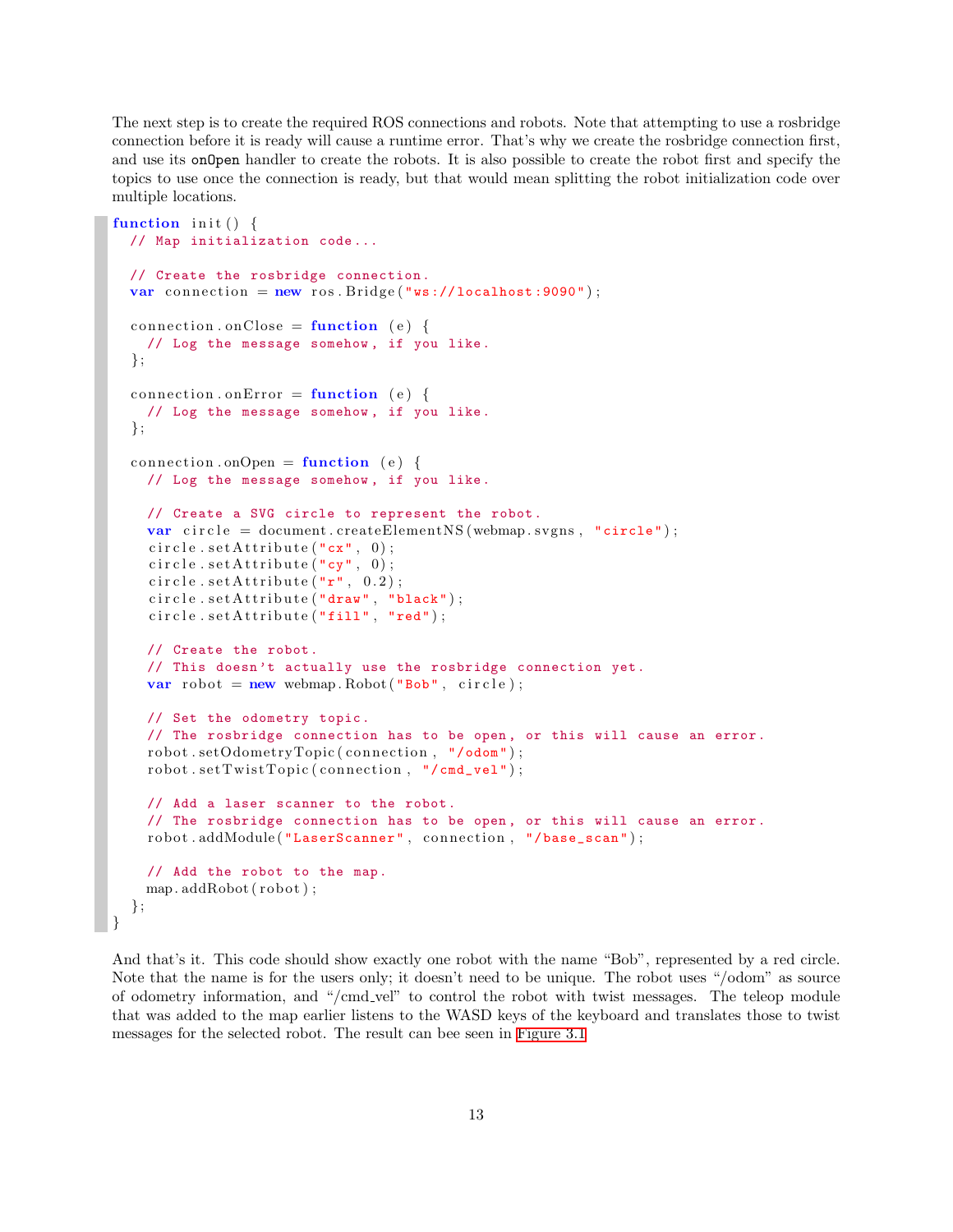<span id="page-14-1"></span>

Figure 3.1: Simple tutorial screenshot.

## <span id="page-14-0"></span>**3.2 Advanced tutorial**

While the above example is fully functional, it is a bit messy. It creates SVG content directly in the event handler, and it requires us to manually call robot.setOdometryTopic, robot.setTwistTopic and robot.addModule. Connections and topic names could get mixed up quickly when the code is copied and pasted multiple times. Another issue is that there is no feedback when we select a robot, which is rather confusing to users. And since the robot is a circle, we have no idea which way it is facing either. This tutorial will address those issues, and immediately add logging of some messages.

## **3.2.1 HTML document**

We will start by making all required changes to the XHTML document. We will be using another map module that displays the name of the selected robot in an HTML element. For that, we'll add a span inside a paragraph, where the span will be updated by the module. Logged messages will be added in reversed order (newest message on top) to a paragraph. So all we have to do is add two elements and a bit of text.

```
<!DOCTYPE html>
<html xmlns="http :// www.w3.org /1999/ xhtml">
<head>
  <meta http−e qui v="Content -Type" content="application/xhtml+xml;charset=utf -8" />
  <t i t l e>WebMap</ t i t l e>
  \langlescript type="text/javascript" src = "js/ros.js" \times / script<s cr ipt type="text/javascript" src="js/webmap/base.js"></ s cr ipt>
  <s cr ipt type="text/javascript" src="js/webmap/map.js"></ s cr ipt>
  <s cr ipt type="text/javascript" src="js/webmap/robot.js"></ s cr ipt>
  <s cr ipt type="text/javascript" src="js/webmap/modules.js"></ s cr ipt>
  <s cr ipt type="text/javascript" src="js/application.js"></ s cr ipt>
  <l ink r e l="stylesheet" type="text/css" href="webmap.css" />
```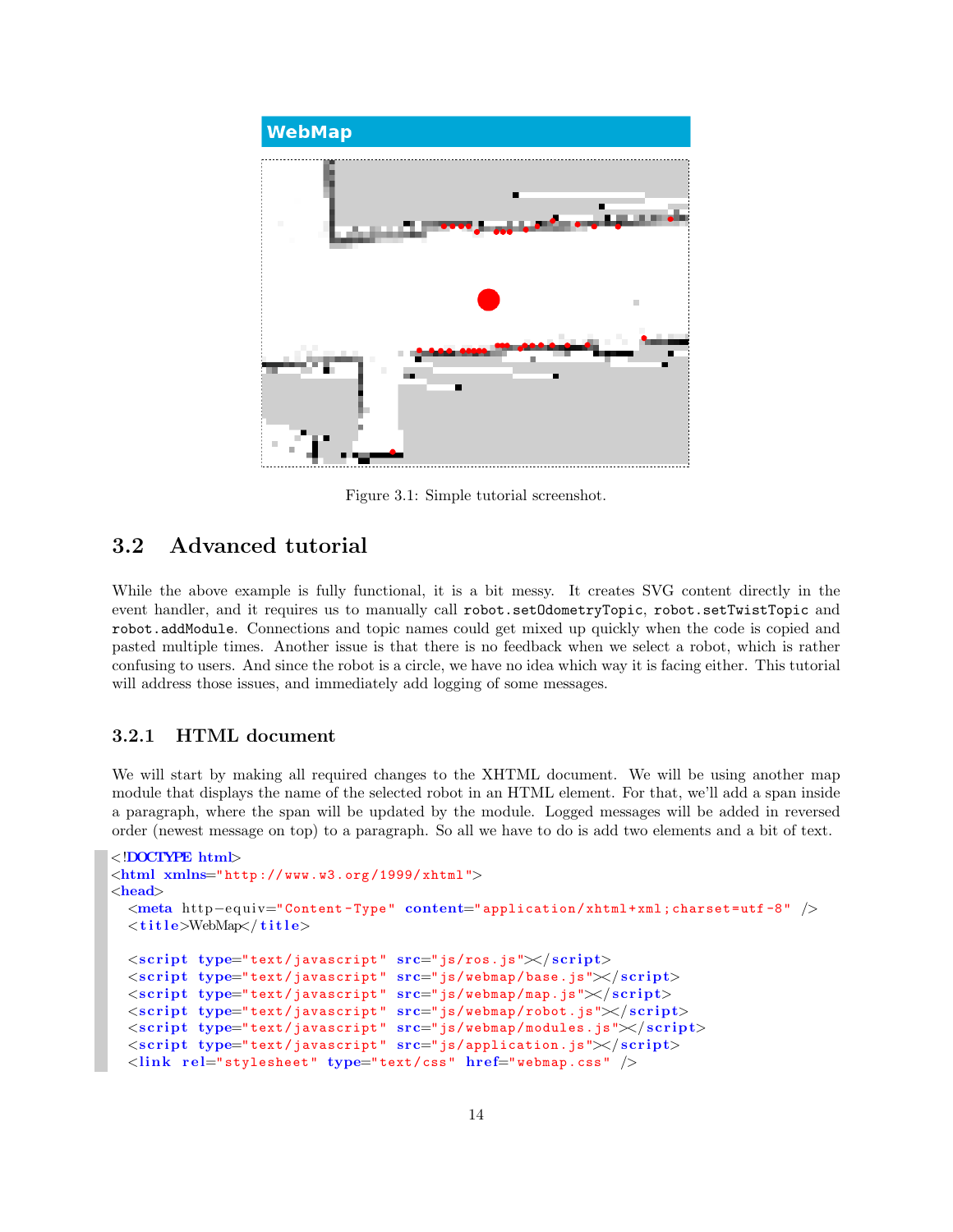```
</head>
<body>
  <h1>WebMap</h1>
  <p id="log" c l a s s="log"></p>
  <p>S el e c t e d : <span id="selected"></span>.</p>
  <div id=" webmap_container ">
  </div>
</body>
</html>
```
## **3.2.2 Better SVG model**

The SVG model of the previous tutorial was less than perfect. We will move the creation of the SVG content to a separate function. Then we can create a more complex SVG model without cluttering the event handler. The more complex model will show us which way the robot is facing, and with a bit of help from CSS, selected robots will be styled differently from other robots.

The new SVG model will consist of a circle and a line, grouped together. The line will extend from the center of the circle to the outer edge of the circle, in the direction the robot is facing (which is the robots positive X axis).

Of course, this is still a rather simple model. For real robots, it is recommended to create an actual top down view of the robot. It is also possible to create an SVG or PNG image of the robot in an external program and use a SVG image element to render it.

```
/// Create a circle model.
function circleModel(radius) {
  var svg = document.createElementNS (webmap.svgns, "g");
  var circle = document.createElementNS (webmap.svgns, "circle");
  var line = document.createElementNS (webmap.svgns, "line");
  svg.appendChild (circle);svg.appendChild(line);circle.set\text{Attribute}("cx", 0);circle . setAttribute("cy", 0);circle.set\text{Attribute}("r", \text{ radius});line . setAttribute("x1", 0);line . setAttribute("y1", 0);line . setAttribute("x2", radius);line . setAttribute('y2", 0);return svg ;
}
```
## **3.2.3 Robot prototype**

The next thing we want to get rid of is the manual calls to robot.setOdometryTopic, robot.setTwistTopic and robot.addModule. Manual calls to these methods can quickly become disorganized and parameters can get mixed up, especially when many robots are added to the map.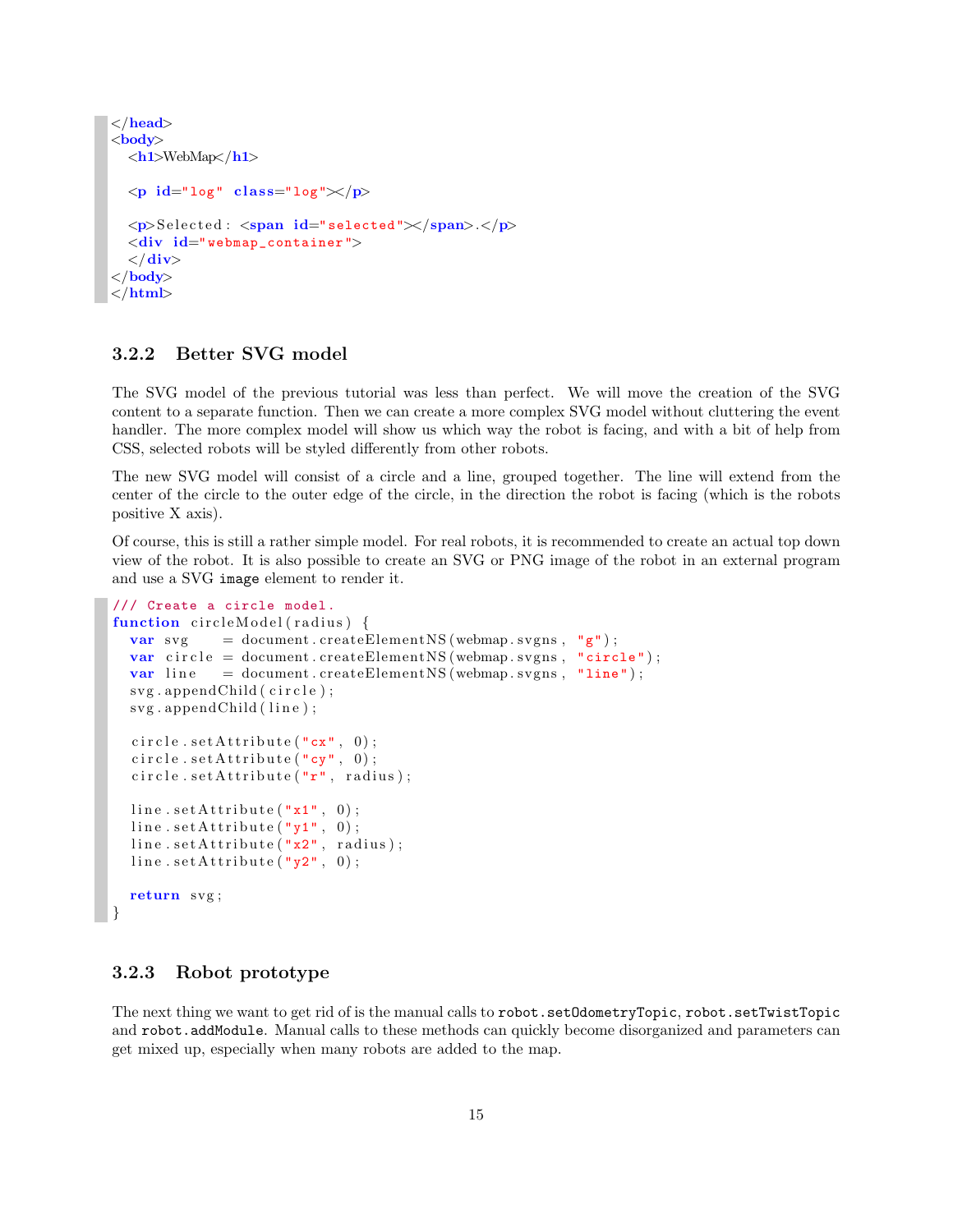To get rid of the manual calls we will create a robot prototype. It is comparable to creating a subclass in class based object oriented languages. We will create a prototype for simulated robots from the stage robot simulator.<sup>[1](#page-16-0)</sup> The constructor will take three arguments: a name, an index and a rosbridge connection. The name is the same as any robot name, and can be chosen freely. The index is the index number of the robot in stage, and the connection is the rosbridge connection to the system running stage.

```
/// Example robot class for Stage robots.
function StageRobot (name, index, connecion) {
  // Create the SVG content.
  var svg = circleModel(0.2);
  // Call the parent constructor , giving it the name and SVG model.
  // JavaScript does not do this automatically .
  webmap. Robot. call (this, name, svg);
  // Add CSS classes.
  this \, \text{.} \, \text{.} \, \text{classList} \, \text{.} \, \text{add} \left( \, \text{"stage"} \right);
  this \, . \, sys \, . \, classList \, . \, add(' "stage-" + index) \, ;// Set up odometry , navigation and laser scanner.
  var topic_base = "/robot_" + index;
  this . setOdometryTopic (connection, topic\_base + " /odom");this . setTwistTopic (connection, topic\_base + "/cmd\_vel");this . addModule ("LaserScanner", connection, topic_base + "/base_scan");
}
// Set up the prototype chain correctly.
```
There are a few things to note here. First of all, we have to call the Robot constructor manually since JavaScript doesn't do it for us. We can do that using the Function.call method, which allows us to bind any object as the **this** argument of a method.<sup>[2](#page-16-1)</sup>

Next, we add two CSS classes to the SVG content. However, we add it to this.svg, not to the local svg variable. The reason is that the robot constructor places the SVG content inside a new group. That new group is used to set up the transformation for the robots current pose, and can also contain any SVG added by modules. By adding the CSS classes to the main robot group instead of the model alone, we ensure that we can also style the SVG of modules differently using those classes.

Finally, the call to webmap.extend sets up the prototype chain properly, to ensure that StageRobot objects are also Robot objects.

## **3.2.4 CSS**

We will use CSS to style the log and the SVG content. Definitions for  $(X)HTML$  and for SVG can be mixed in the same stylesheet, but anyone is free to keep them separated in different stylesheets if they wish.

Robots add the "selected" class to their main group when they get selected. That allows us to apply different styles to a selected robot.

.  $\log \{$ white*−*sp ace : pre*−*wrap ;

webmap . ex tend (webmap . Robot , StageRobot ) ;

<span id="page-16-0"></span><sup>1</sup><http://playerstage.sourceforge.net/>

<span id="page-16-1"></span> $^{2}$ [https://developer.mozilla.org/en-US/docs/JavaScript/Reference/Global\\_Objects/Function/call](https://developer.mozilla.org/en-US/docs/JavaScript/Reference/Global_Objects/Function/call)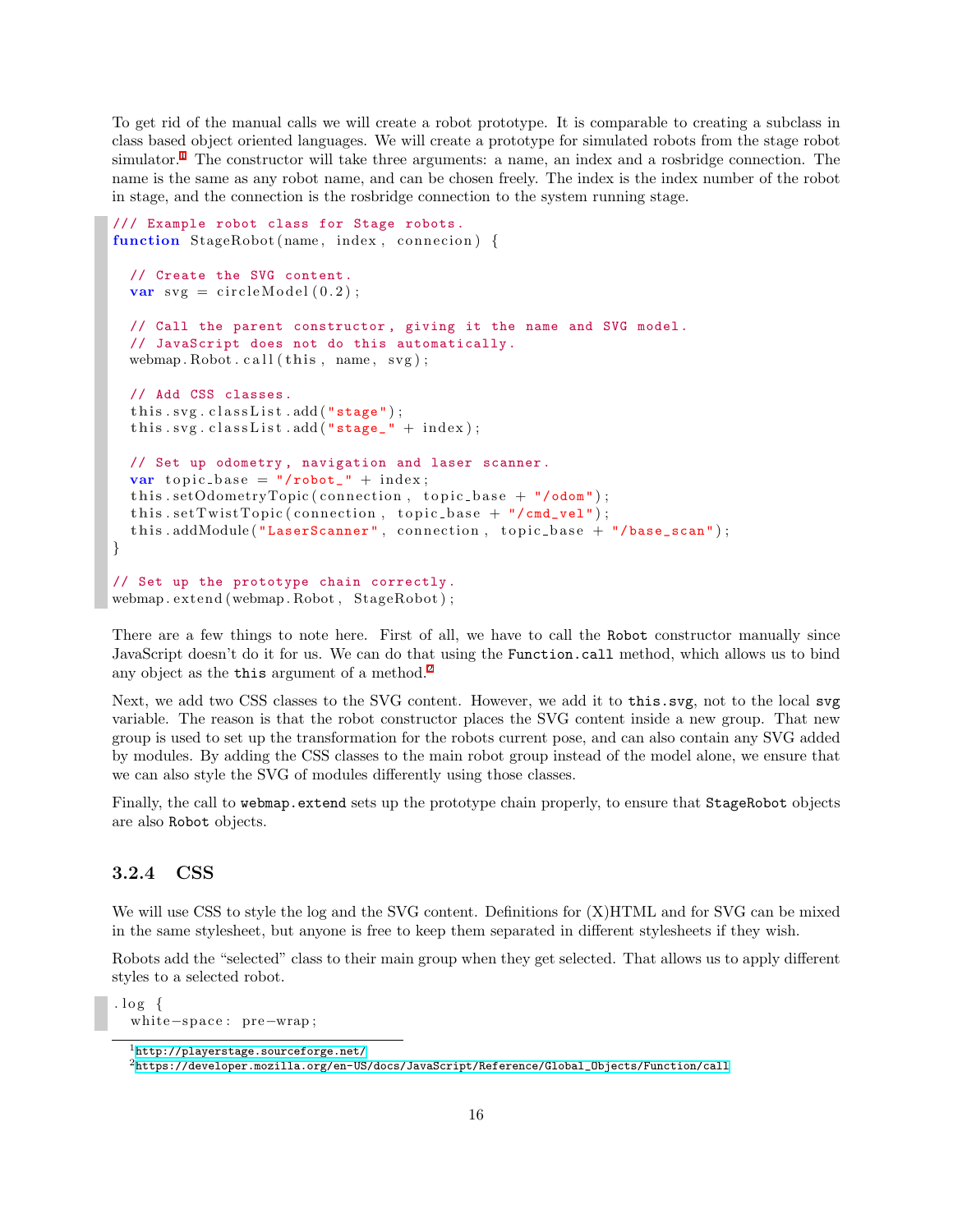```
/* Prevent blurring when scaling bitmaps. */
svg . webmap {
 image-rendering:optimizeSpeed; /* Legal fallback */
 image−rendering:−moz−crisp-edges; /* Firefox */
 image-rendering:-o-crisp-edges; /* Opera */
 image-rendering:-webkit-optimize-contrast; /* Chrome (and eventually Safari) */
 image-rendering:optimize-contrast; /* CSS3 Proposed */
 −ms−in t e r polation −mode : nearest −neighbor; /* IE8+ */
}
/* Base style for stage robots. */
. s t a g e {
 f i 11 : #f00;stroke: \#000;stroke-width: 0.01;
}
/* Selected stage robots. */
.stage.selected {
 fill : \#f66;
 \text{stroke}: \# \text{fcc};}
```
## **3.2.5 Init function**

*}*

Finally we can use the HTML elements we added to show more information, and we can use the StageRobot prototype to simplify the onOpen handler of the rosbridge connection.

```
function init() {
  var log = document.getElementById("log");
  var container = document.getElementById ("webmap_container");
  // Create the map.
  var map = new webmap.Map( container, 700, 500);// Add a module to show the selected robot in the previously created span element.
  map.addModule("ShowSelected", document.getElementById("selected"));
  // Add a module to remotely control selected robots with the keyboard.
  map.addModule("Teleop", 1, 1.5);// Add the background image.
  map . addImage ( "background.png" , −29.35 , −27, 5 8. 7 , 5 4 . 0 ) ;
  // Set up a nice initial view that centers the background as large as possible.
  map . scale (500 / 58.7, map . canvas_width * 0.5, map . canvas_height * 0.5);
  // Create the rosbridge connection.
  var connection = new ros. Bridge ("ws://localhost:9090");
  connection. onClose = function (e)\log . \text{textContent} = "Connection closed.\n\cdot \ln" + \log . \text{textContent};} ;
```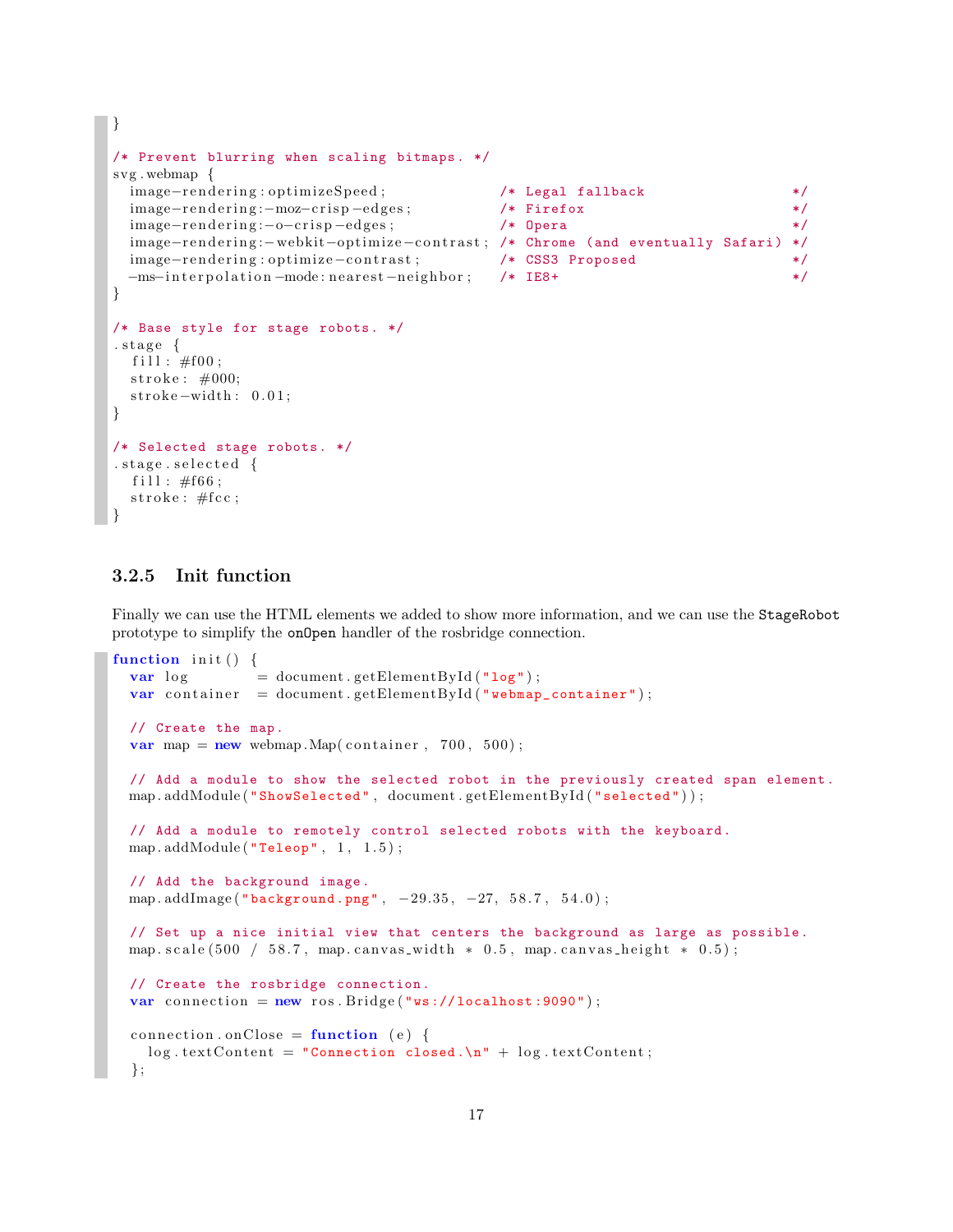```
connection \cdot onError = function (e) {
    \log . \text{textContent} = \text{``Error: " + e + ". \n' " + \log . \text{textContent}};} ;
  connection \cdot onOpen = function (e)\log. textContent = "Connection established.\ln" + log. textContent;
    // Add two Stage robots.
    map. addRobot(new StageRobot("Robot 0", 0, connection));
    map. addRobot(new StageRobot("Robot 1", 1, connection));
  } ;
}
```
<span id="page-18-0"></span>Now we have a more convenient way of adding robots, with more complex SVG models that can be styled using CSS. Together with the information from the previous tutorial, this should be enough to start using the library. The result of can bee seen in [Figure 3.2](#page-18-0)



Figure 3.2: Advanced tutorial screenshot.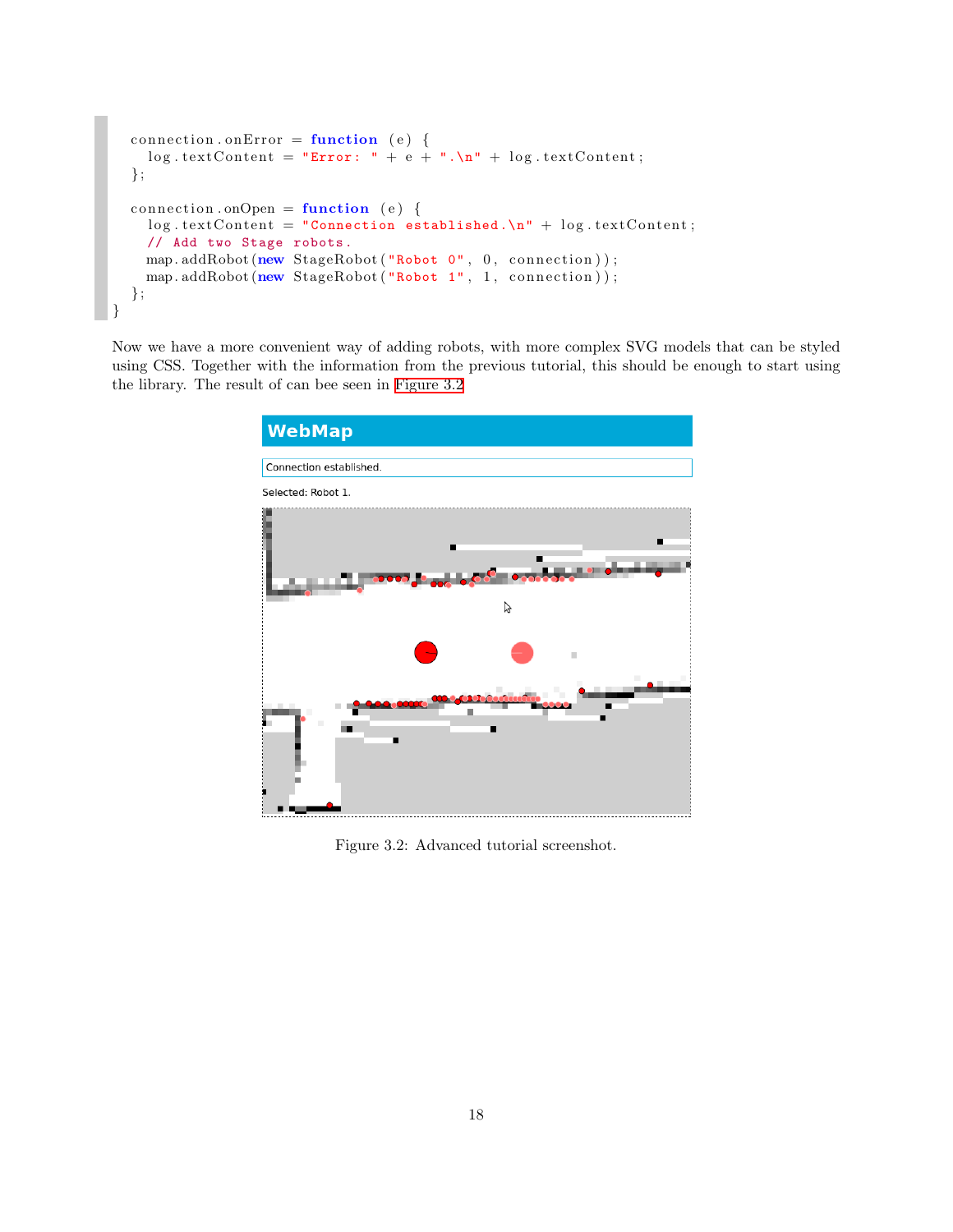## <span id="page-19-0"></span>**Chapter 4**

## **Modules**

Robots can vary wildly in their capabilities. ROS does have widely accepted methods of controlling robots and publishing sensor data, but it is impossible to forsee everything a robot can do. Additionaly, different users might want to use the interface differently. Some users might want to display additional information, or use alternate controls for panning, zooming and rotating the map. To facilitate as much use cases as possible without creating a horribly overgrown and complex library, the robot objects and the map itself can be extended using a module system.

To keep the module interface consistent across robots and maps, and to prevent code duplication, both the Robot and Map objects inherit from the same Extendable object. Any object can be a module, there are no special requirements.

## <span id="page-19-1"></span>**4.1 When to use modules**

One thing to note is that JavaScript is already a very flexible language. Objects can be modified at runtime by adding or even removing properties and functions. Object prototypes can be modified in the same manner, since prototypes are just normal objects.

This technique can be very useful, and should be used instead of writing modules when appropriate. However, there are situations when modifying prototypes is not the best technique. A prototype is shared by all object created by the same constructor, so modifying the robot prototype will change all robots. Most robots are not identical, so there is no point in giving every single robot a laser scanner. Furthermore, since prototypes are shared across instances, only one copy of data can be stored in a prototype. That makes prototypes well suited for methods, but less suited for properties. Every property in a prototype is in essence a static class variable.

When your modifications need to remember state or shouldn't apply to all robots, a module is often more suited. This can include anything that adds SVG content and anything that reads sensor data. After all, the SVG content should be remembered somewhere so that it can be altered or removed again later, and every robot will have its own SVG content. If the goal is to only add some methods to every Robot or Map object, then modifying the prototype is the best option.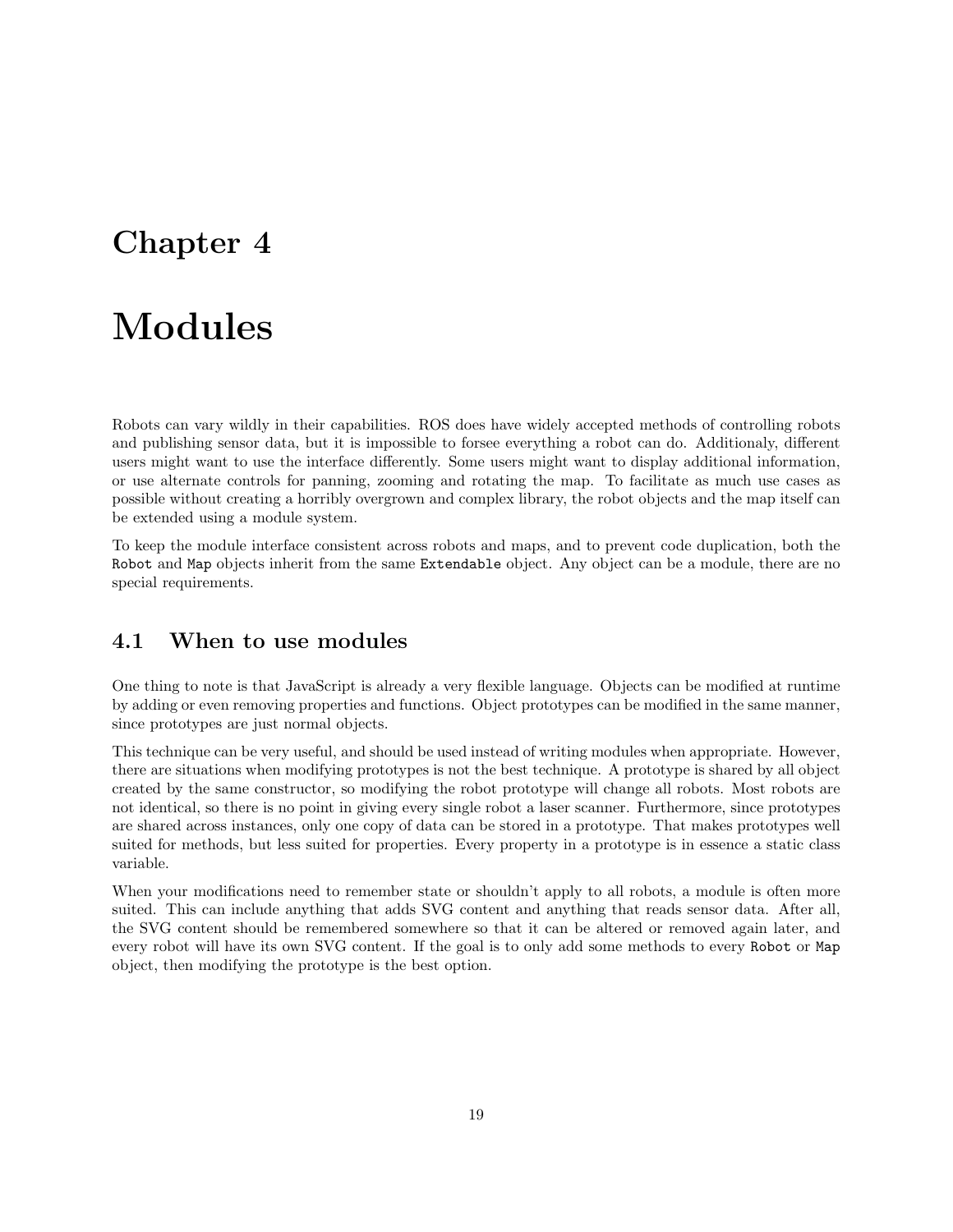<span id="page-20-1"></span>

Figure 4.1: Communication diagrams of module construction schemes.

## <span id="page-20-0"></span>**4.2 Module instantiation**

There are many different techniques that can be used to initialize modules and add them to a map or robot. The simplest method is to let the user instantiate the module manually, and then pass it to the map. This result would be code like this: map.addModule(new webmap.modules.map.Teleop(map, 1, .5)). While it does the job, it is a rather long line of code.

More importantly, a module often needs to know which map it will be added to, for example to register event listeners or add SVG content. That means that the module needs a reference to the map when it is being initialized. This leaves the user with the possiblity to provide a refence to one map during initialization of the module, and then actually add the module to a different map. The behvaiour of a module in such situations is undefined.

As a fix, the map can later be passed to the module by calling module.setMap(map) from the map.addModule method, instead of asking for a map in the module constructor. This removes the possibility to specify the wrong map in the module constructor, but it splits initialization code of the module over two places. Any additional parameters for the module still need to be passed to the constructor.

A third technique uses some JavaScript tricks to get rid of all issues. Instead of letting the user construct the module, the module is constructed from the map.addModule method. To add the teleop module with the same parameters, one would now write map.addModule("Teleop", 1, 1.5). All three techniques are depicted in a communication diagram in [Figure 4.1.](#page-20-1)

The first argument to the addModule method is a string, and must match the name of the module constructor. It is used to look up the constructor in an object acting as namespace for modules. JavaScript allows two ways to access members of an object: object.property and object ["property"]. These are functionally identical, but the second method allows any arbitrary string as a member name. This makes every JavaScript object usable as associative container. The actual namespaces used are different for maps and robots; maps use webmap.modules.map and robots use webmap.modules.robot.

Once the constructor has been found it is invoked with the map as first argument, followed by any additional arguments to map.addModule. This is done by collecting all remaining argument to map.addModule in an array, with the map added as the first element. JavaScript allows to call any arbitrary method with a bound this argument and the normal arguments passed as array by using the apply method of the arbitrary method.  $1$  This doesn't simply work for constructors though, since they have to be invoked using special new Constructor() syntax.

<span id="page-20-2"></span><sup>1</sup>Functions and methods are also objects in JavaScript, so they can have their own methods. See [https://developer.](https://developer.mozilla.org/en-US/docs/JavaScript/Reference/Global_Objects/Function/apply) [mozilla.org/en-US/docs/JavaScript/Reference/Global\\_Objects/Function/apply](https://developer.mozilla.org/en-US/docs/JavaScript/Reference/Global_Objects/Function/apply) for more information on the apply method.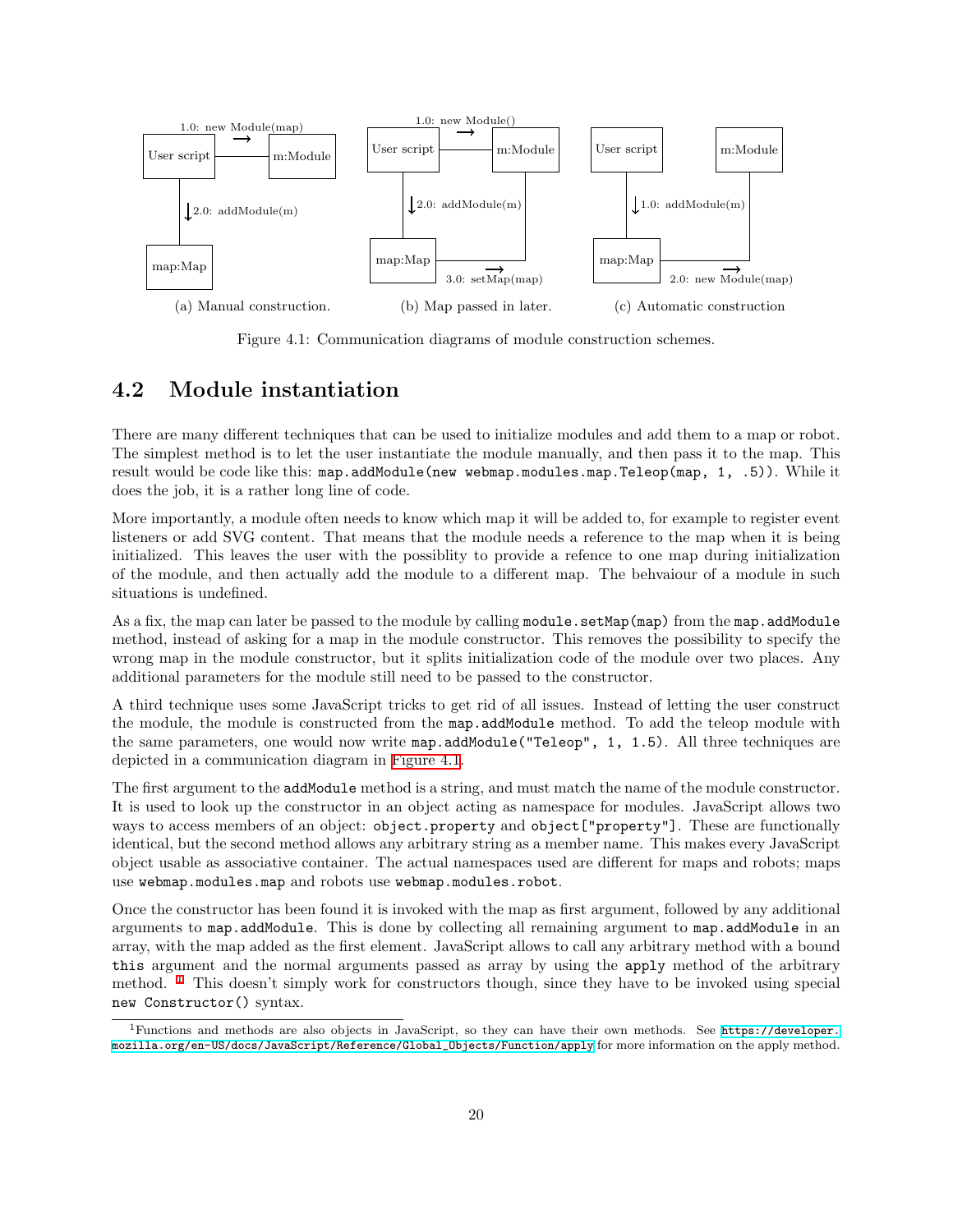To work around this limitation, we define a new constructor and set its prototype to match the module prototype. The only thing the new constructor does is invoke the actual module constructor using the apply method, with the this argument bound to the newly created object. The constructor now creates objects that have been initialized by the module constructor and has the correct prototype, which means it is identical to an object that would be constructed using normal syntax and the same parameters. The messy details have been hidden in a separate function to keep the addModule method clean, and can be seen in [Listing 4.1](#page-21-1).

Listing 4.1: Construct function

```
/// Construct an object from a constructor and an array of arguments.
/**
   \param constructor The constructor.
  \param args The arguments as an array.
 */
webmap.construct = function (construction, args) {
  function F() \{return constructor . apply (this, args);
  }
 F. prototype = constructor. prototype;
  return new F( ) ;
}
```
Another advantage of this technique is that modules are now indentified by a string, which means that robot definitions can be serialized much easier as XML or JSON. If modules need to be constructed manually, some extra glue is needed to instantiate modules based on their name. With the last method the glue is already in place. Considering all advantages, the last method is used in the library.

## <span id="page-21-0"></span>**4.3 Reacting to events**

Modules might want to react to certain events. In the case of map modules this could for example be the event that a robot was added to or removed from the map, or that the selected robot changed. Robot modules might be interested in the event that the robot received new odometry information, or a twist message. A module can listen to these events by by defining a specific method. These type of events are called triggers. Modules are not limited to responding to triggers, they can also fire them.

Firing a trigger is done by calling robot.notifyModules("onTriggerName", [arg1, arg2, ...]). This call will loop all modules and check for the existence of a method named "onTriggerName". If it exists, it is invoked with the rest of arguments passed to notifyModules. The same notifyModules method is used internally to notify modules of triggers. See the API reference in [chapter 5](#page-24-0) for a list of available triggers, but keep in mind that any module is free to add their own.

Modules might also want to react to normal DOM events, for example to capture mouse clicks or key presses. Because of the large amount of different events, it is unfeasable to capture them all and have them delegate to notifyModules calls. Instead, modules that wish to react to such events can use the normal interface and register event listeners directly using element.addEventListener. $^2$  $^2$  This also gives modules the option to specify exactly which SVG element to register the event listener on, which allows different actions for clicking different parts of a robot.

<span id="page-21-2"></span> $^{2}$ <http://www.w3.org/TR/DOM-Level-2-Events/events.html#Events-registration>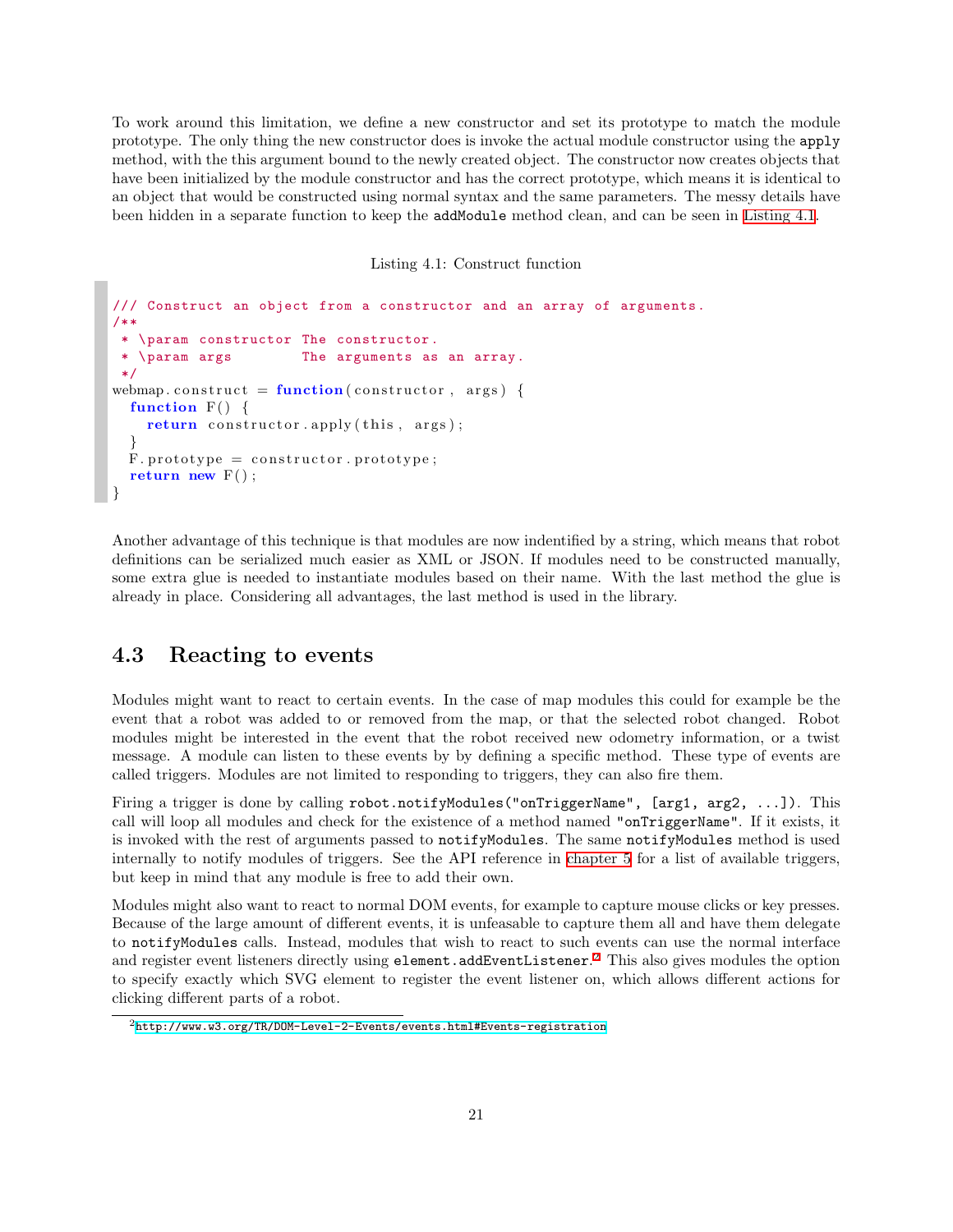## <span id="page-22-0"></span>**4.4 Tutorial: Simple example**

As a simple tutorial, we will write a map module that displays the name of the currently selected robot somewhere on the page. Instead of creating an element somewhere, the module will ask for an HTML element and set the text inside that element. To make the module a bit friendlier, we'll also add an optional third argument to specify a default message when there is no selected robot.

The first step is creating the constructor. Since it is a map module, it should be created in the namespace webmap.modules.map. And with any map module, the first argument of the constructor always has to be the map. The constructor doesn't have to do anything fancy, but it should remember the map, the container element and the default message so that they can be used later.

We will also add a deconstructor that clears the text. This is the destroy method that is called by the map or robot when a module is removed.

Finally, all we have to do is respond to the onSelected trigger, so we define a onSelected method. All it does is replace the text of the container element with the robot name, or the default message if no robot is selected.

The code can be found in [Listing 4.2.](#page-23-0) It is now a fully functional module. To use it with a map we can write: map.addModule("ShowSelected", document.getElementById("show selected")), provided that there is an element in the document with the ID "show selected".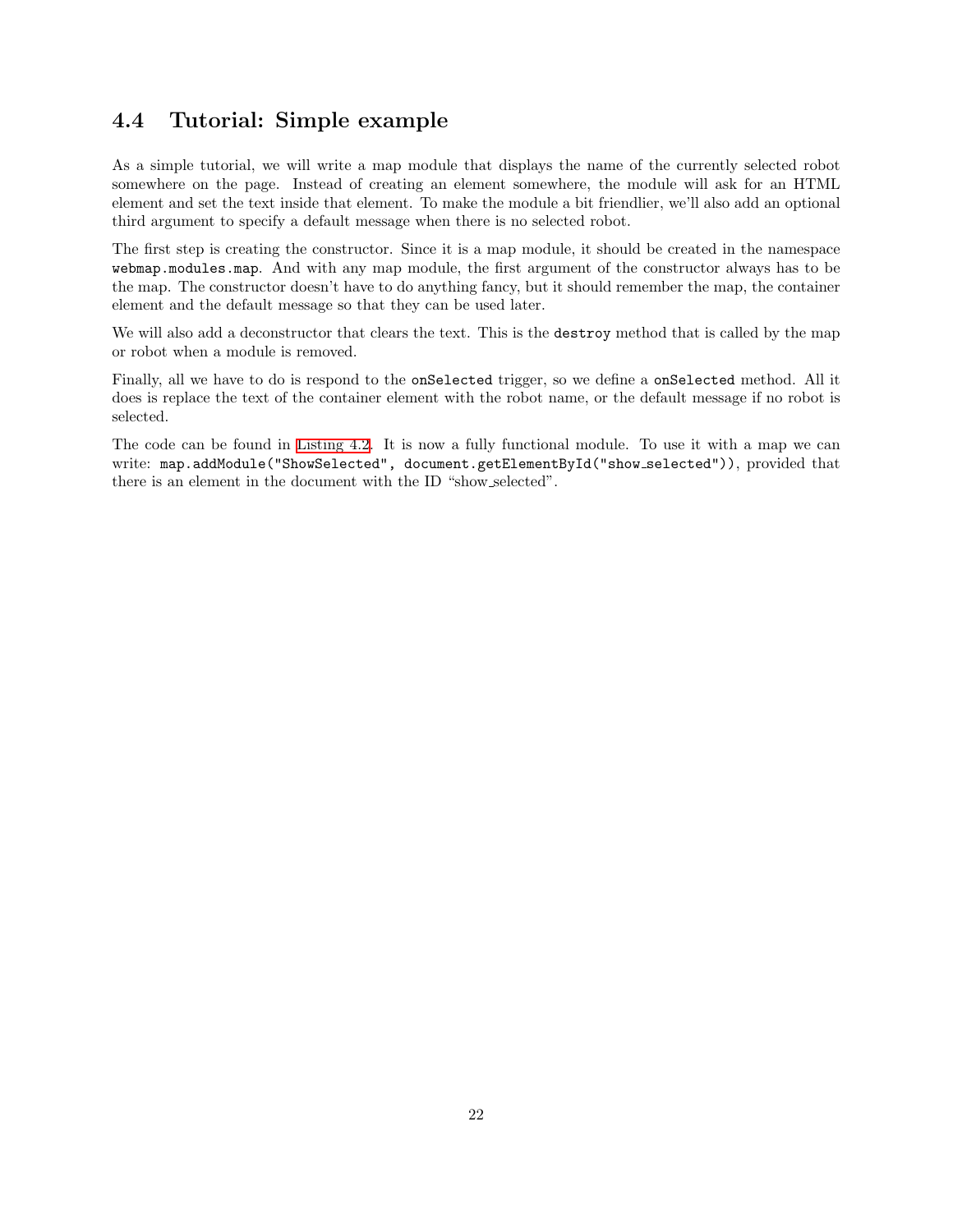#### Listing 4.2: ShowSelected module

```
/// Map module to show the name of the currently selected robot in any HTML element
    that can have text content.
/**
 * \param map The map.
 * \param element The HTML element to display the name in.
 * \param default_msg The message to show when there is no selected robot.
 */
webmap . modules . map . ShowSelected = function (map, element, default msg) \{// Default value for when no default_msg was specified.
  if (default_msg == undefined) default_msg = "No selection";// Remember the constructor arguments so we can reference them later.
  \text{this } \text{map} = map;
  this. default_m s g = default_m s g;\text{this. element} = element;
  // Call the onSelect trigger method to update the message once when the module is
      created.
  // Otherwise , the element would remain empty until the next (de)select action.
  this . on Select ();
}
/// Destroy the module and clean up.
webmap . modules . map . ShowSelected . prototype . destroy = function () \{this . element . textContent = "";
}
/// Handle selection changes by updating the text content of the DOM element.
webmap . modules . map . ShowSelected . prototype . on Select = function () \{if (this . map. selected)
    this. element. text{TextContent} = this. map. selected. name;
  } e l s e {
    this. element. textContent = this. default_msg;
  }
}
```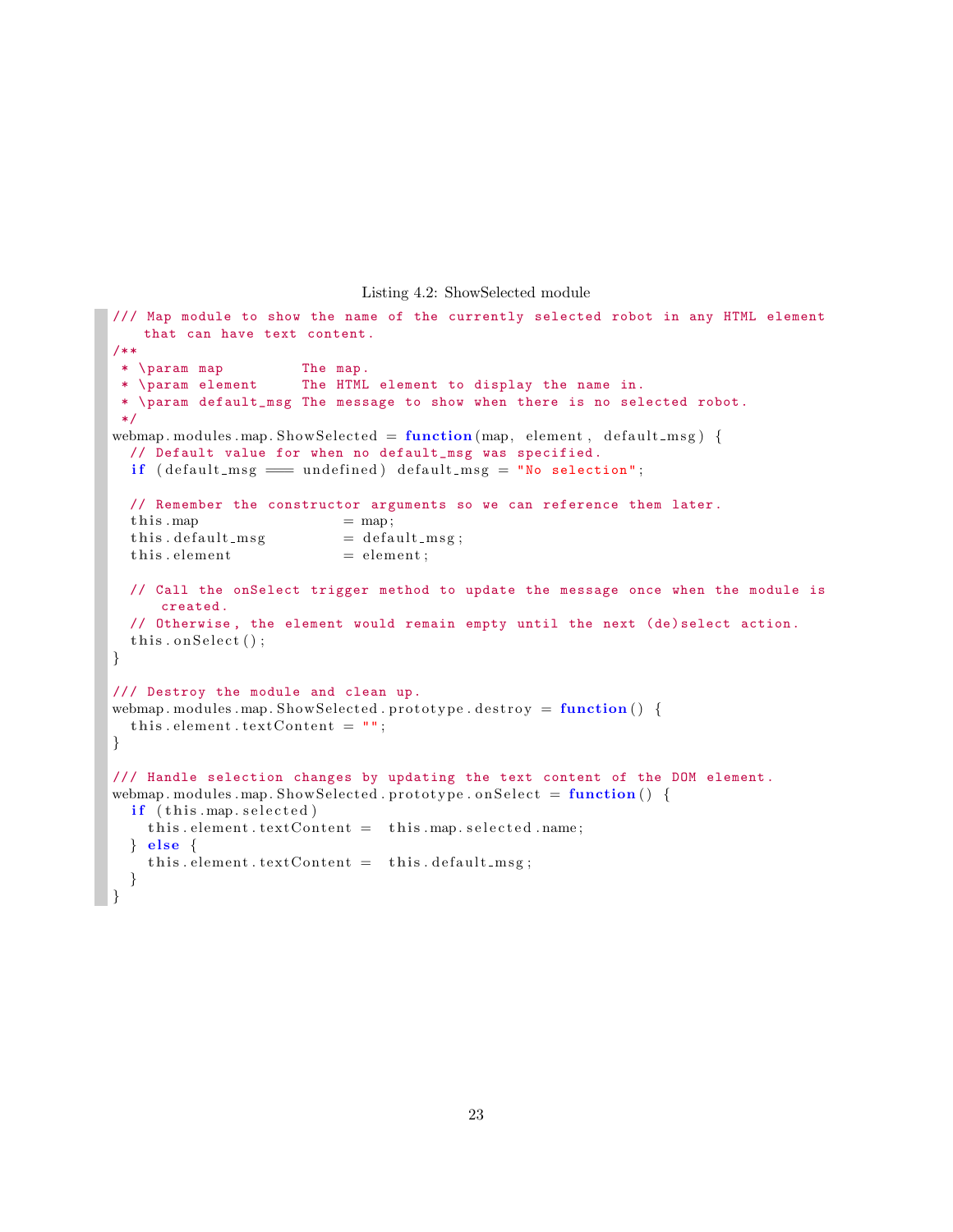## <span id="page-24-0"></span>**Chapter 5**

# **API reference**

This section contains a full reference of all namespaces and objects in the system. Note that unless specified, object properties are only meant for reading. They should generally not be modified directly.

## <span id="page-24-1"></span>**5.1 WebMap namespace**

Everything in the library is contained by the webmap namespace. Besides all object constructor, the namespace also contains some variables and functions.

## **5.1.1 Variables**

**svgns** The XML namespace for SVG element.

**xlinkns** The XML namespace for XLink attributes.

## **5.1.2 Functions**

webmap.generateId() Generate a locally unique ID for ROS communication.

Returns a locally unique ID consisting of "WebMap-" and a number.

#### webmap.extend(base, sub)

Emulate classical inheritance by setting up a prototype chain correctly.

**base** The constructor of the base object type.

**sub** The constructor of the subtype.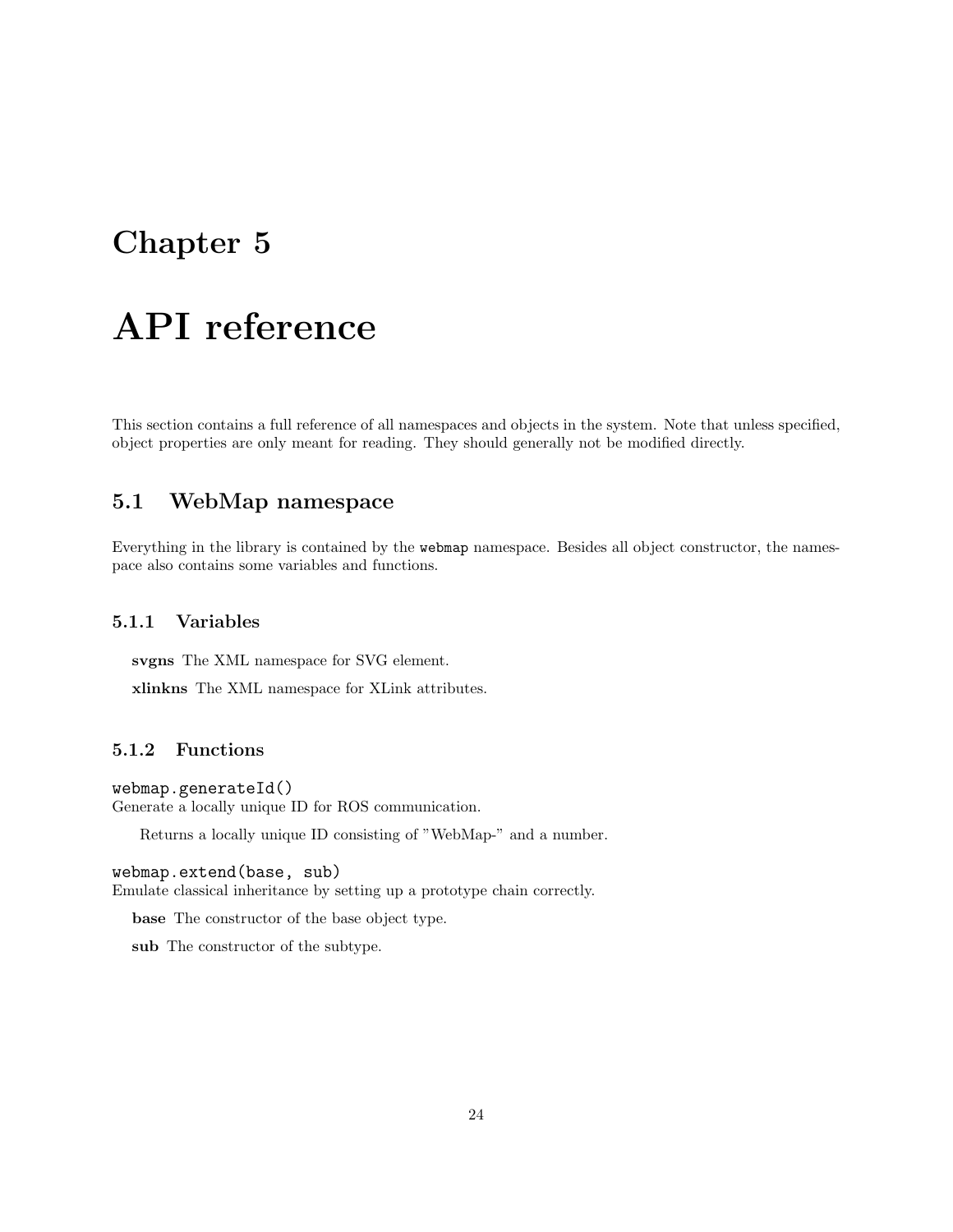#### webmap.construct(constructor, args)

Construct an object using an array of arguments for the constructor.

**constructor** The constructor.

**args** An array of arguments for the constructor.

Returns the constructed object.

## <span id="page-25-0"></span>**5.2 Map**

The Map object represents the main interface element and can be used to interact with the map. It has functions to zoom, rotate and translate the view of the map and to add robots. The map also provides some information on its current state, such as the currently selected robot. Map objects also inherit from the Extendable prototype to facilitate extending the map. A full overview of all methods and properties is given here.

### **5.2.1 Properties**

Unless stated otherwise, the properties should only be read and not modified.

**container** Reference to the HTML element containing the map.

- **root** Reference to the SVG root element of the map. Any overlay elements should be added to this node.
- **world** Reference to the SVG world group of the map. Any world objects (such as robots) should be added to this node.
- world\_tf An SVGMatrix<sup>[1](#page-25-1)</sup> containing the current world transformation.

**selected** Reference to the currently selected robot, or null if no robot is selected.

**canvas width** The width of the canvas.

**canvas height** The height of the canvas.

## **5.2.2 Triggers**

These triggers can be used by map modules to react to certain events.

- **onAddRobot(robot)** Fires when a robot is added to the map. The robot argument holds the added robot.
- **onRemoveRobot(robot)** Fires when a robot is removed from the map. The robot argument holds the removed robot.
- **onSelect()** Fires when the selection changes. The new selection can be retrieved using the map.selected property.

<span id="page-25-1"></span><sup>1</sup><http://www.w3.org/TR/SVG/coords.html#InterfaceSVGMatrix>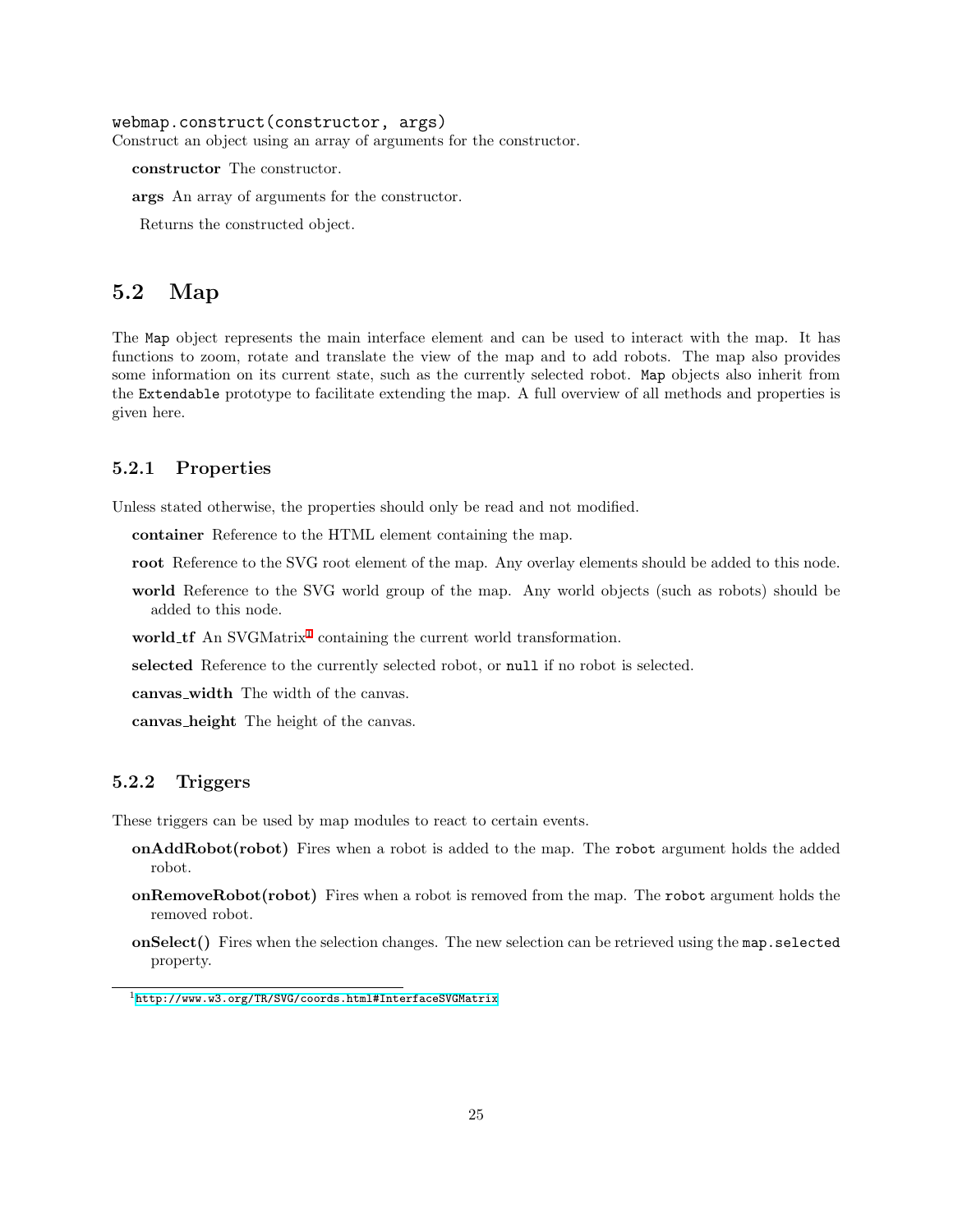## **5.2.3 Methods**

new webmap.Map(container, canvas width, canvas height) Create a new map.

**container** An HTML element to use as container for the map.

**canvas width** The width of the map in pixels.

**canvas height** The height of the map in pixels.

#### map.getBoundingRect()

Get the bounding rectangle of the map canvas. All coordinates are relative to the parent viewport, which will generally be the HTML document that contains the map. It can be used to translate the coordinates of mouse events.

Returns a Client $Rect^2$  $Rect^2$  object specifying the bounds of the map.

#### map.addImage(iri, x, y, width, height)

Create an image and add it to the world. Can be used to add a background image to represent the map.

iri The IRI<sup>[3](#page-26-1)</sup> identifying the image to add.

**x** The X coordinate of the image in the world.

**y** The Y coordinate of the image in the world.

**width** The width of the image in the world.

**height** The height of the image in the world.

Returns a reference to the created image.

#### map.removeImage(img)

Remove an image that was previously added by a call to map.addImage.

**img** The image to remove, as returned by map.addImage.

#### map.addRobot(robot)

Add a robot to the map. If the robot is already on a different map, it is removed from that map first.

**robot** The robot to add.

#### map.removeRobot(robot)

Remove a robot from the map. Note that the robot does not unsubscribe from ROS topics automatically.

**robot** The robot to remove.

#### map.setSelected()

Set the currently selected robot. Passing null instead of a robot clears the selection.

**robot** The robot to select, or null to clear the selection.

<span id="page-26-1"></span><span id="page-26-0"></span> $^{2}$ <http://www.w3.org/TR/cssom-view/#the-clientrect-interface>  $3$ <https://tools.ietf.org/html/rfc3987>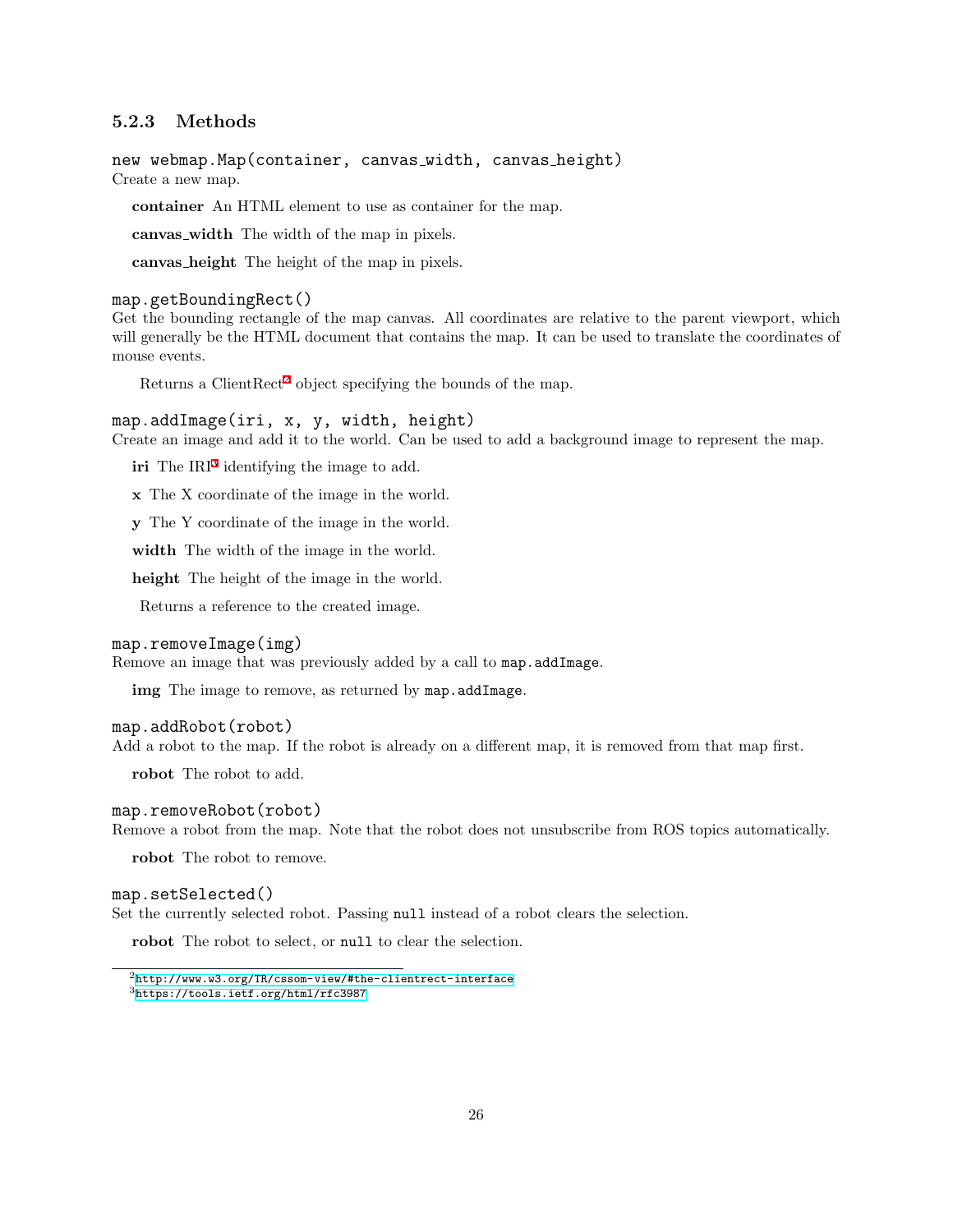#### $map.trainstate(x, y)$

Translate the view by an amount of pixels.

- **x** The X offset to translate by, in pixels.
- **y** The Y offset to translate by, in pixels.

#### map.scale(factor, x, y)

Scale the view around a point. The optional arguments allow you to scale around a point on the viewport. The center should be specified in screen coordinates with the origin at the top left corner of the map. The specified point will remain at the same screen coordinates after the scaling.

**factor** The factor to scale the world by.

- **x** (Optional) The X coordinate of point on the viewport to scale around.
- **y** (Optional) The Y coordinate of point on the viewport to scale around.

#### map.rotate(angle, x, y)

Rotate the view around a point. The optional arguments allow you to rotate the world around a point on the viewport. The center should be specified in screen coordinates with the origin at the top left corner of the map. The specified point will remain at the same screen coordinates after the rotation.

**angle** The angle to rotate the world by.

- **x** (Optional) The X coordinate of point on the viewport to rotate around.
- **y** (Optional) The Y coordinate of point on the viewport to rotate around.

## <span id="page-27-0"></span>**5.3 Robot**

Every robot on the map is represented by a Robot object. A Robot object maintains state information such as its current pose and SVG content that can be used to render the robot. A map can render a robot by adding the SVG content of the robot to the map. Additionally, the Robot objects can be used to control robots by sending twist messages or navigation goals. Like Map objects, Robot objects also inherit from the Extendable prototype. A full overview of all methods and properties is given here.

### **5.3.1 Properties**

Unless stated otherwise, the properties should only be read and not modified.

**name** The human readable name of the robot.

**selected** True if the robot is selected.

**map** A reference to the map the robot is currently being rendered on, or null.

**position** A vector object with x, y and z attributes representing the position of the robot.

**orientation** A quaternion object with w, x, y, z attributes representing the orientation of the robot.

**angle** The angle of the robot on the XY plane with the X axis, in degrees. This can be more convenient than the quaternion representation.

**base link** The base link of the robot, to use with the navigation stack.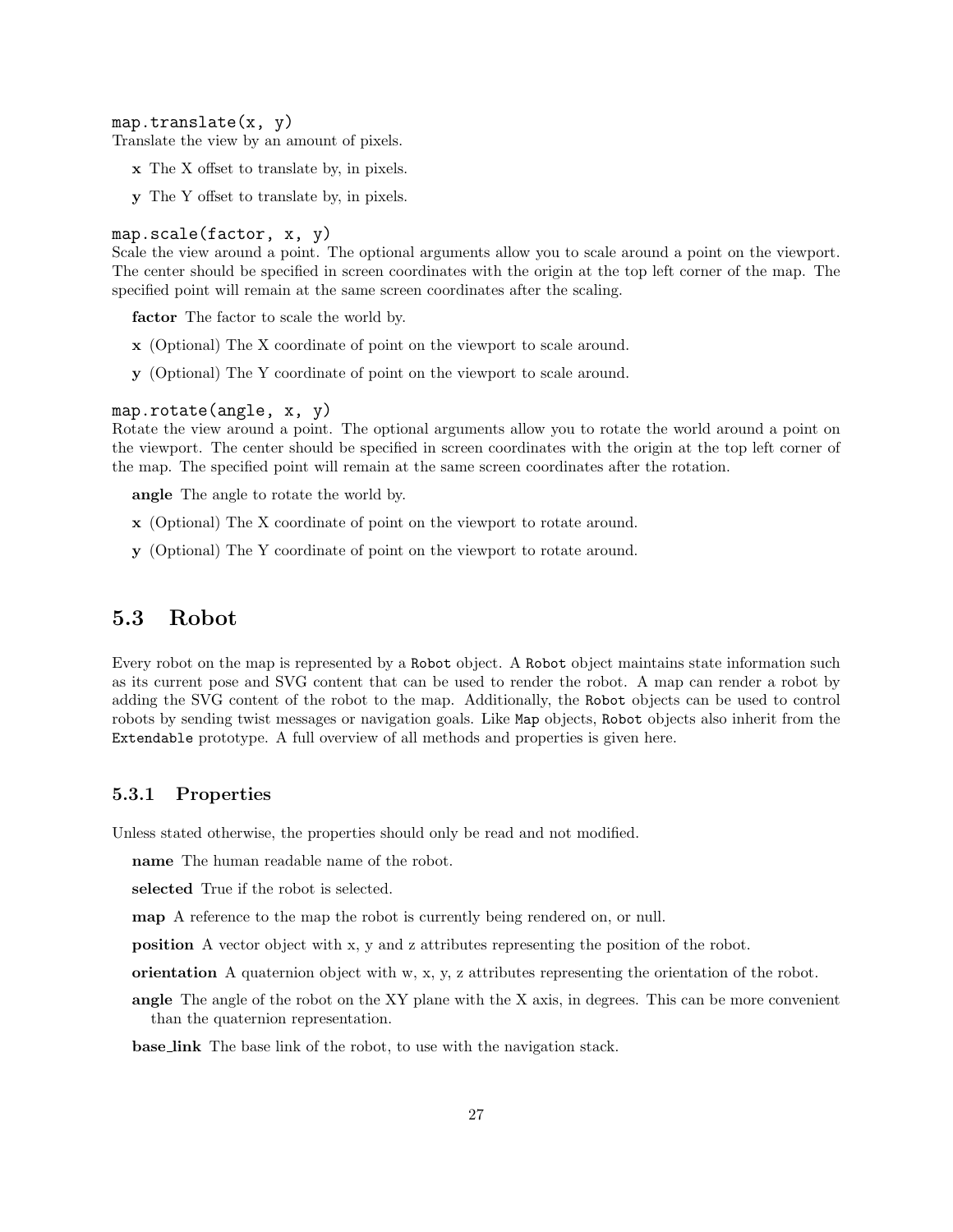**valid** If true, the pose information cached by the robot is considered valid.

**svg** A reference to the SVG group holding the visual robot representation.

### **5.3.2 Triggers**

These triggers can be used by robot modules to react to certain events.

- **onSendTwist(msg)** Fires when the object sends a twist message to the robot. The msg argument holds the message that was sent to the robot.
- **onSendMove(msg)** Fires when the object sends a navigation goal to the robot. The msg argument holds the message that was sent to the robot.
- **onSelect(selected)** Fires when the robot is (de)selected. The selected argument is true if the robot was selected, false otherwise.
- **onOdometryUpdate()** Fires when the robot received new odometry information. Only fires if the odometry data is different from the cached data.

#### **5.3.3 Methods**

new webmap.Robot(name, model) Create a new robot.

**name** The human readable name of the robot.

**model** An SVG element to represent the robot.

robot.destroy()

Stop the ROS communication and remove the robot from any map it is on.

#### robot.setOdometryTopic(connection, topic, throttle)

Set and subscribe to the odometry topic used by the robot. The topic can use one of Pose, PoseStamped, PoseWithCovarianceStamped or Pose2D messages from the geometry msgs package.

**connection** The ROS connection for this topic.

**topic** The name of the topic.

**throttle** (Optional) The minimum time in milliseconds between receiving two updates. Defaults to 100.

### robot.unsubscribeOdometryTopic()

Unsubscribe the robot from the odometry topic. This method doesn nothing if the robot wasn't subscribed to an odometry topic.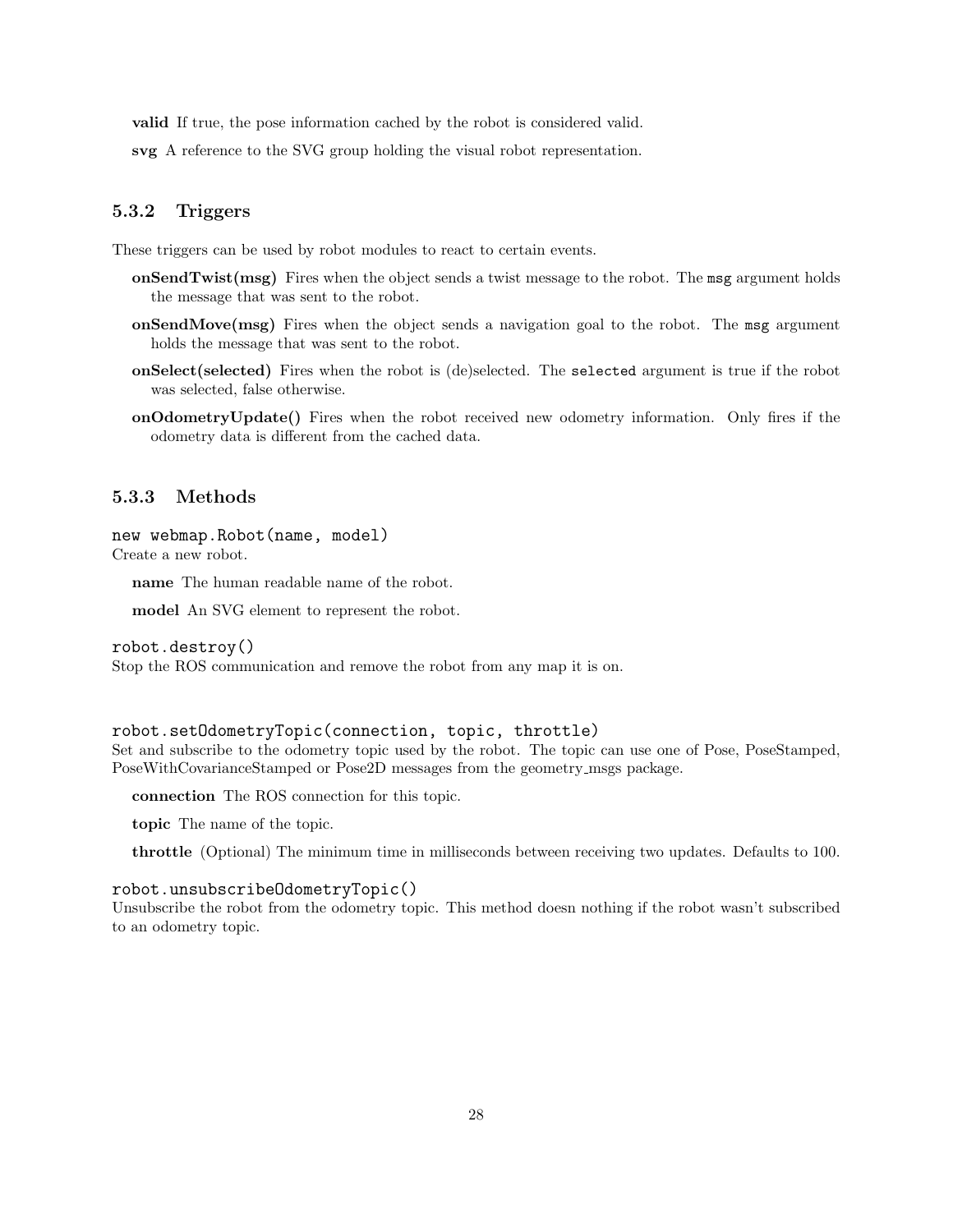### robot.setTwistTopic(connection, topic)

Set and advertise the twist topic used to control the robots movement. The topic must use geometry msgs/Twist messages.

**connection** The ROS connection for this topic.

**topic** The name of the topic.

#### robot.unadvertiseTwistTopic()

Unadvertise the twist topic. This method doesn nothing if the robot hasn't advertised a twist topic.

### robot.setMoveTopic(connection, topic)

Set and advertise the goal topic used by the robot's navigation server. The topic must accept geometry msgs/PoseStamped messages.

**connection** The ROS connection for this topic.

**topic** The name of the topic.

#### robot.unadvertiseMoveTopic()

Unadvertise the move topic. This method doesn nothing if the robot hasn't advertised a move topic.

## robot.twist $(x, y, z, rx, ry, rz)$

Send a twist message to the robot.

- **x** The linear X component.
- **y** The linear Y component.
- **z** The linear Z component.
- **rx** The angular X component.
- **ry** The angular Y component.
- **rz** The angular Z component.

#### robot.move(position, orientation)

Send a move goal to the navigation server of the robot.

**position** A 3D vector object with x, y and z attributes representing the desired position of the base link.

**orientation** A 4D quaternion object with w, x, y and z attribute representing the desired orientation of the base link.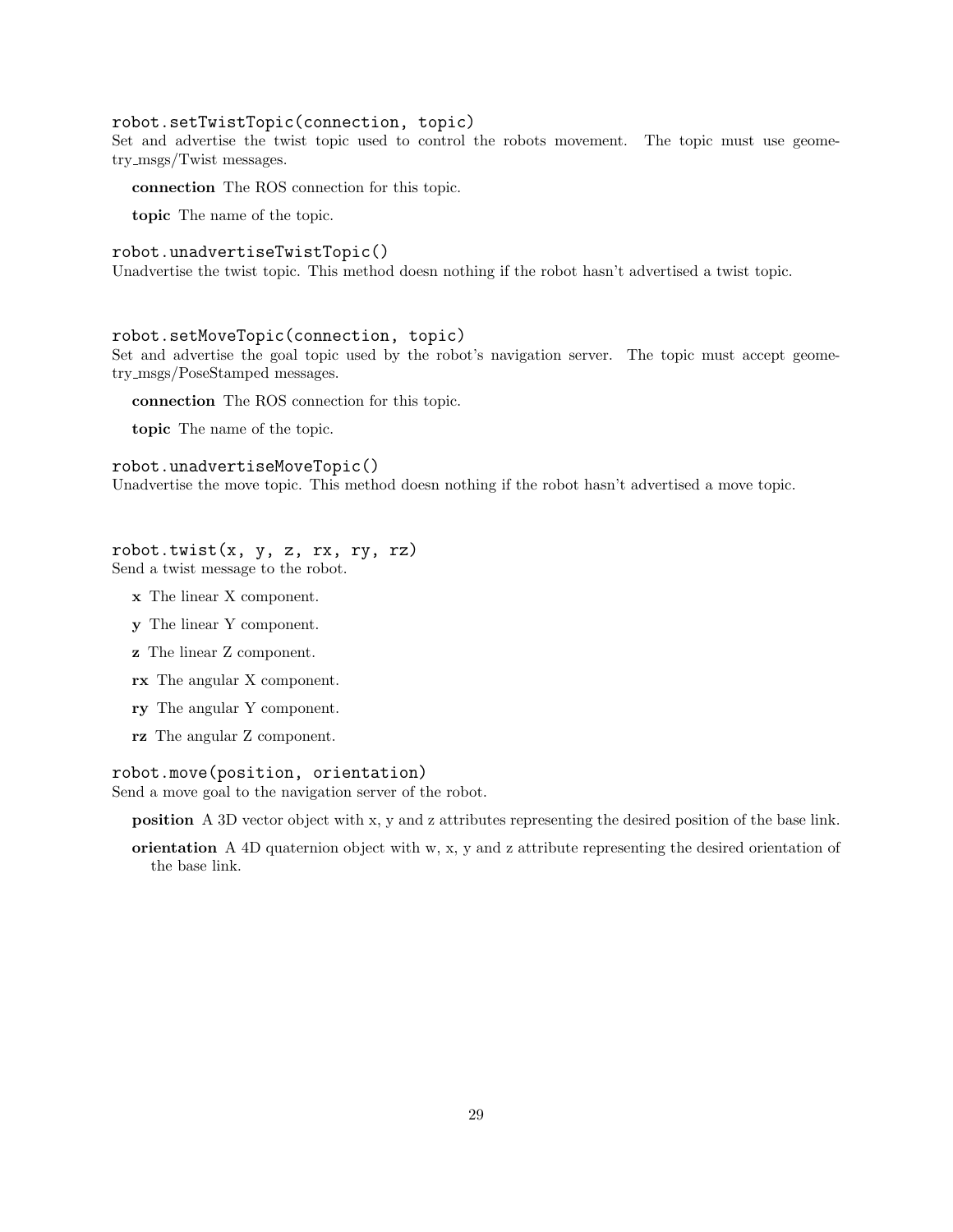## <span id="page-30-0"></span>**5.4 Extendable**

The Extendable object provides a generic interface for objects that can be extended with modules. It is not genereally instantiated directly. Instead, objects can inherit from the Extendable object to use the module system. Both the Map and Robot objects inherit from this.

## **5.4.1 Methods**

#### new webmap.Extendable(namespace)

Create a new extendable object. This is generally only invoked from objects inheriting from Extendable.

**namespace** The namespace to search when adding modules.

#### extendable.addModule(name, ...)

Add a module. Pass in any additional module arguments after the name argument. The modules constructor will be called with the map as the first argument, followed by any additional arguments you specify here.

**name** The name of the modules.

**...** The remaining arguments for the module constructor.

Returns a reference to the created module, which can be passed to removeModule().

### extendable.removeModule(module)

Remove a module.

**module** The module to remove, as returned by the addModule method.

#### extendable.notifyModules(handler, ...)

Notify all modules by calling a member function. Additional arguments will be passed to the invoked method. If a module doesn't have the method, nothing happens for that module.

**handler** The name of the method to invoke.

**...** The remaning arguments will be passed to the invoked method.

## <span id="page-30-1"></span>**5.5 Map modules**

The library includes three map modules to add additional functionality to the map.

#### map.addModule("MouseViewControl")

Change the view of the map with mouse controls. Drag the map to translate, use the scroll wheel to zoom, or scroll with shift pressed to rotate the map.

#### map.addModule("ShowSelected", element, default msg)

Shows the name of the selected robot in an HTML element. The entire content of the element will be replaced by the name of the robot.

element The HTML element to display the name in.

default msg (Optional) The message to show when there is no selected robot.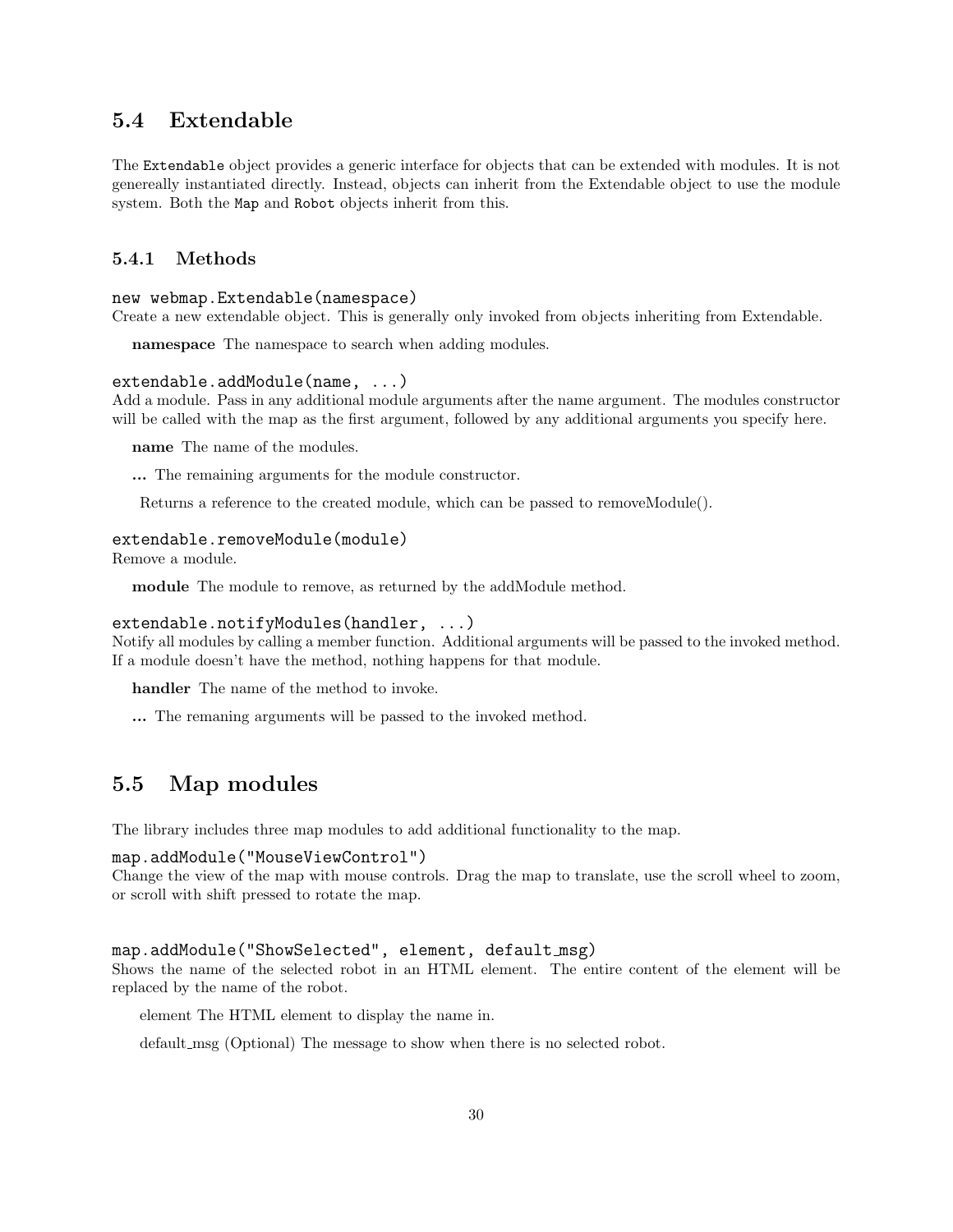map.addModule("Teleop", speed, rotation speed) Control the selected robot using the WASD keys.

speed The forward speed of the robot.

rotation speed The rotation speed of the robot, in rad/s.

## <span id="page-31-0"></span>**5.6 Robot modules**

robot.addModule("LaserScanner", connection, topic, x, y, angle, max dots, throttle) Visualize the readings of a laser scanner. The module can only read sensor msgs/LaserScan messages.

**connection** The ROS connection to use.

**topic** The name of the topic to subscribe to.

**x** The X offset of the sensor from the origin of the robot.

**y** The Y offset of the sensor from the origin of the robot.

**angle** The rotation of the sensor in degrees relative to the robot, 0 being aligned with the X axis.

**max dots** (Optional) The maximum number of dots to render. Defaults to 50.

**throttle** (Optional) The minimum time in milliseconds between ROS messages. Defaults to 300.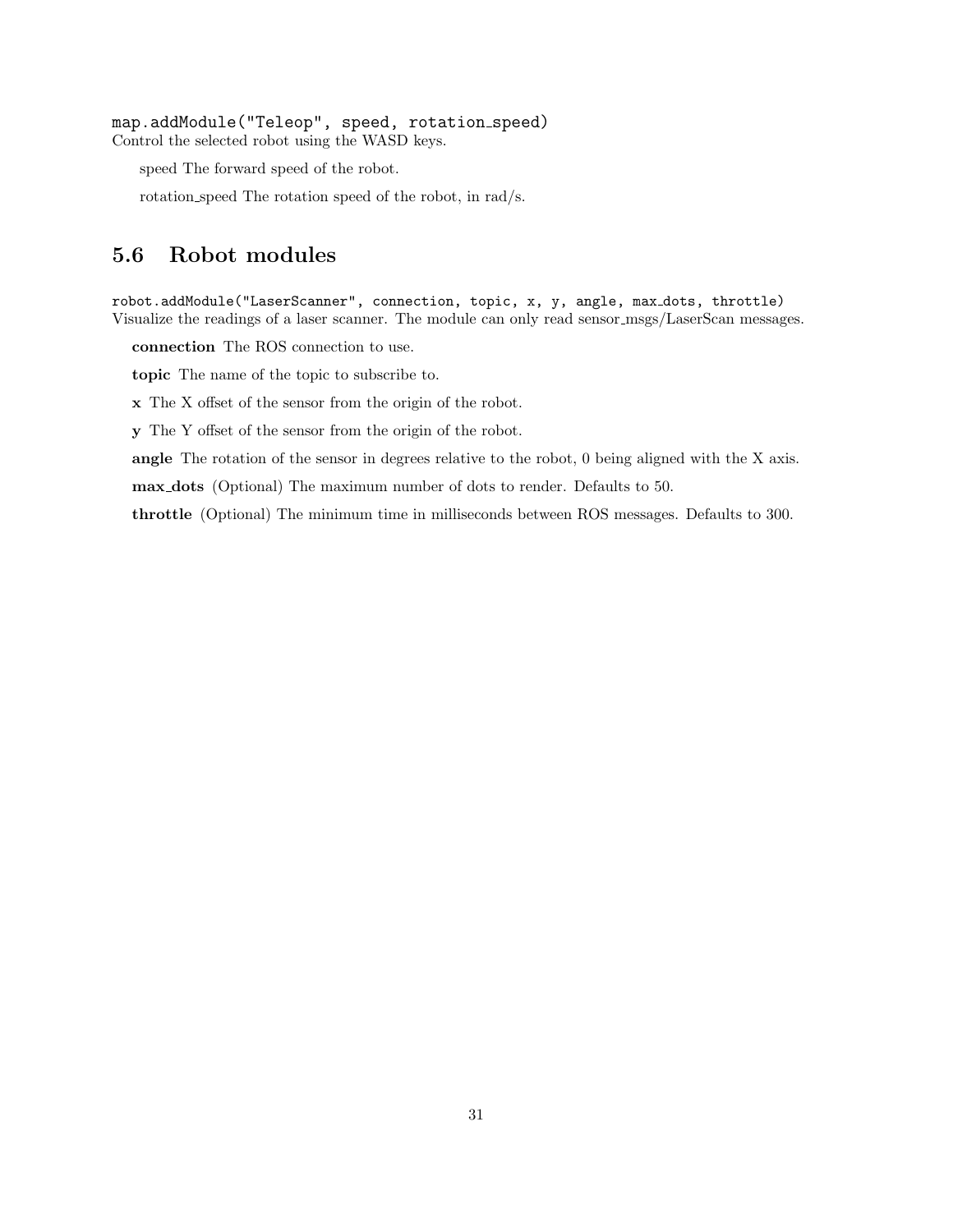## <span id="page-32-0"></span>**Appendix A**

# **Background knowledge**

In order to read the report, some knowledge is required on part of the reader regarding the Document Object Model and JavaScript. This chapter will give a short explanation of both.

## <span id="page-32-1"></span>**A.1 Document Object Model**

The Document Object Model (DOM) is an object oriented representation of HTML and XML documents. A document is represented as a tree, where every HTML or XML element is a node in that tree. There is always exactly one root node, also called the document node. In the case of HTML documents, that is the <html> element. Nodes can also be other things than XML or HTML elements, such as the attributes of an element or the text nodes between elements.

The DOM also describes a set of methods that can be performed on nodes, such as adding, removing or swapping child nodes. By manipulating the DOM tree, the document can be changed on the fly to provide a dynamic interface for the user.

## <span id="page-32-2"></span>**A.2 JavaScript**

JavaScript is an object oriented prototype based scripting language. The most important difference with traditional class based languages is that JavaScript has no notion of classes.

**Prototypes** Instead of classes, objects can have a prototype. This prototype is an implicit property of the object. The link to the prototype exists, but the programmer can not see or alter the link.

When accessing object members, the object is searched for the requested member first. If that fails, and the object has a prototype, the prototype is searched next. Since a prototype is nothing more than an object, the prototype itself can also have a prototype. If it has one, that prototype is searched next. This continues until the member is found or there are no prototypes left. This prototype chain is somewhat comparable to a class hierarchy.

**Functions** One thing to know is that in JavaScript, all user-created methods and functions are also objects. Like most objects, functions also have a prototype. This prototype defines a set of useful methods to bind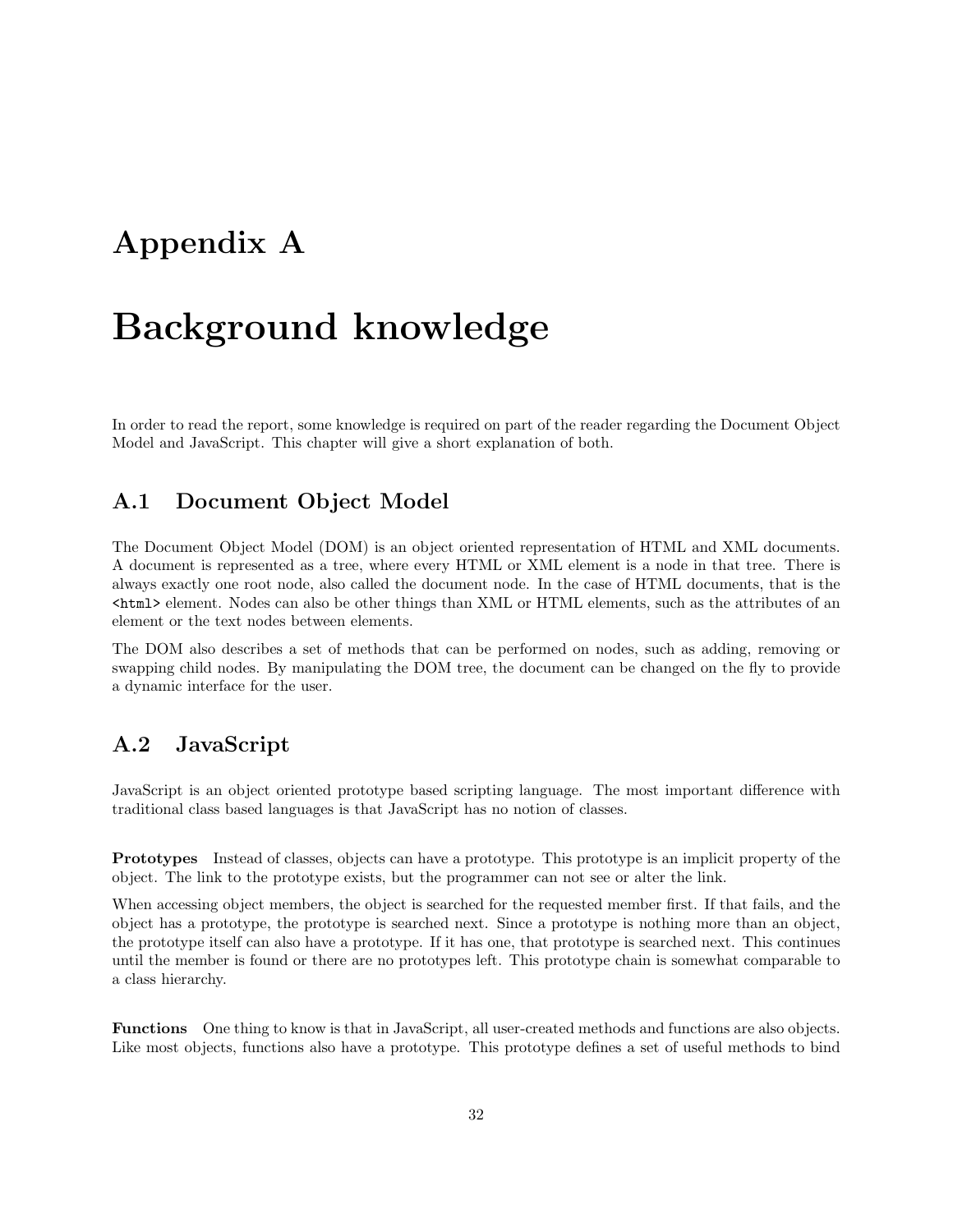function arguments, or to call a function with an array of arguments instead of a normal argument list. And because functions are objects, you can assign functions to member variables of an object at any time.

**Object construction** Objects are constructed using the "new" keyword: new Foo(arg1, arg2, ...). Here, Foo is a function that initializes an object. Within the constructor, the variable this refers to the object being constructed. Whenever an object is constructed, the "prototype" property of the constructor is copied and becomes the prototype of the constructed object. In this case that means that Foo.prototype becomes the prototype of objects created by new Foo(). However, Foo.prototype is not the prototype of Foo. For Foo it is just a regular property that happens to be named "prototype".

**Prototype modification** It is possible to change Foo.prototype by adding or removing methods and properties, or you can replace it entirely. Note however if you create an object first, and then *replace* Foo.prototype, the old object is not affected. However, if you *add* a method to Foo.prototype, the old object is affected because the objects prototype is merely a reference to whatever Foo.prototype was when the object was created. This is demonstrated in the example below.

```
function Foo ( ) {
  // Initialize object.
  // Don't need to do anything now.
}
// Add a method to the prototype.
Foo. prototype. showMsg = function() {
  a l e r ("Foo") ;
}
var a = new \text{Foo}();
a.showMsg(); // Says "Foo".
// Overwrite the previously created method.
Foo. prototype. showMsg = function() {
  a l e r t ("Bar");
}
a.showMsg(); // Says "Bar".
// Replace the entire prototype.
Foo . prototype = new Object ();
Foo. \text{ prototype } . \text{showMsg} = \text{function}() \; \{\text{a} \text{lert} (\text{ "New prototype!");}}
var b = new \text{Foo}();
a.showMsg(); // Still says "Bar".
b.showMsg(); // Says "New prototype!".
```
**Prototype based inheritance** A common application of replacing the prototype property of a constructor is to set up prototype chains. This is analogous to inheriting from a class in traditional class based languages. A key difference though is that you inherit from an instance, and not a class. The instance has to be constructed first and must be given the proper arguments for its constructor. The example below demonstrates this technique to make methods of Foo available in Bar.